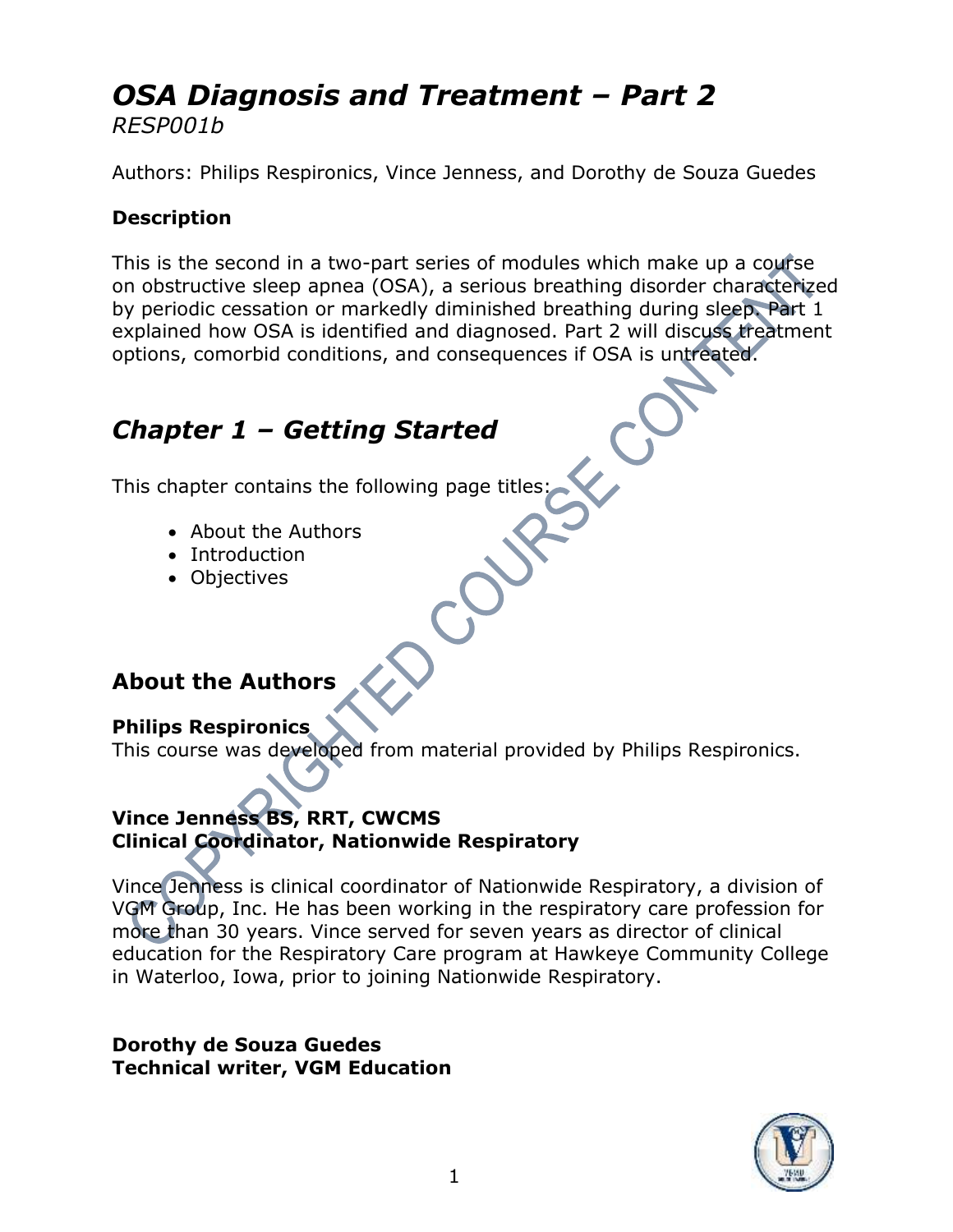Dorothy de Souza Guedes is a technical writer for VGM Education. She was a journalist and communications specialist before joining VGM in 2015.

Dorothy strives to research and include the most up-to-date information when writing or editing course content for VGMU. She is interested in how adults learn and retain information. She enjoys the challenge of presenting complicated content in an easy-to-understand format to better ensure learner comprehension.

She is a graduate of Mundelein College (Loyola University Chicago) with a degree in Communications – Public Relations. She also holds an associate degree in Paralegal Studies and a certificate in Web Development & Design from Kirkwood Community College in Cedar Rapids, Iowa.

#### **Introduction**

As discussed in Part 1 of this course, obstructive sleep apnea (OSA) is a serious breathing disorder caused by an airway blockage. Hallmark symptoms of OSA include excessive daytime sleepiness (EDS) and loud, disruptive snoring. Left untreated, OSA can result in very serious consequences to a person's overall health.

Although OSA is a serious breathing disorder, most people with OSA have not been diagnosed. Obesity and certain physical characteristics are among the risk factors. About twice as many men than women suffer from OSA, and older people are more likely to develop OSA. Common symptoms of OSA include excessive daytime sleepiness and loud, disruptive snoring.

Diagnosis of OSA typically involves a physical exam and screening questionnaires, followed by a sleep study performed in a lab (polysomnography) or at home (home sleep study). A sleep study measures the number of apneas (cessation of breathing) and hypopneas (decreased breathing) to determine if a person has OSA and, if so, whether it is mild, moderate, or severe.

# **Objectives**

Upon completion of this course, you will be able to:

- 1. Describe various lifestyle modifications and medical, mechanical, and surgical options for treating OSA.
- 2. Explain the impact of untreated OSA on individuals and society.
- 3. Identify risks and co-morbidities associated with OSA.

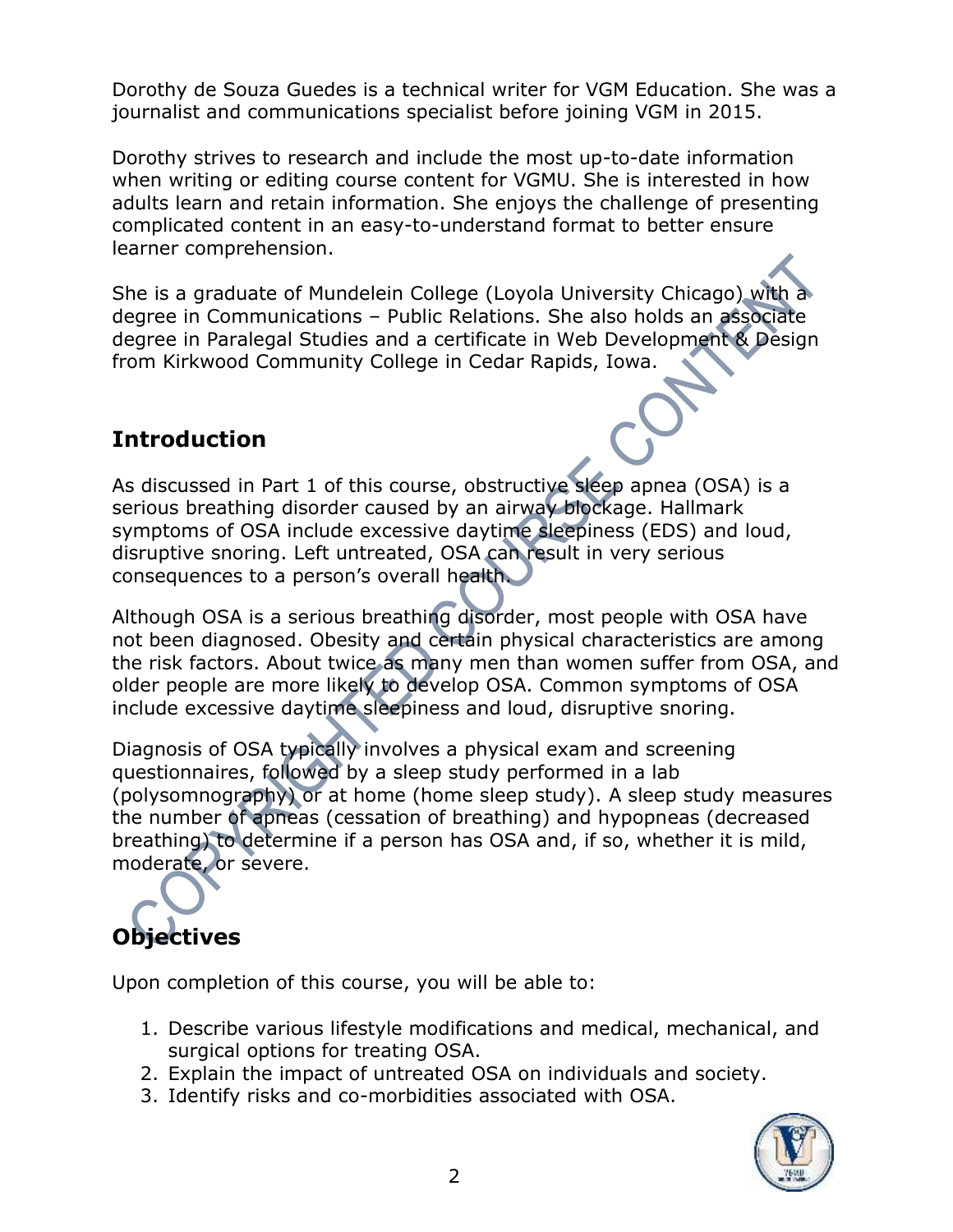## *Chapter 2 – OSA Management Through Lifestyle Modification*

Lifestyle modification is a therapeutic option for managing OSA. Behavior or lifestyle modification is the most benign approach to management of OSA.

This chapter contains the following page titles:

- Weight Loss
- Alcohol
- Drugs
- Sleep Habits

#### **Weight Loss**

Obesity compromises the upper airway by altering its size. The quantity and distribution of the fat tissue is an important consideration. Weight loss through dietary control can have a great effect on decreasing or eliminating OSA in certain patients. Many clinicians believe a critical reduction in body weight must be achieved for a significant reduction in OSA to occur. Even if weight loss does not eliminate the need for therapy, it may minimize the need for more complex therapies.

#### **Alcohol**

Alcohol induces OSA in patients who snore and increases the number and/or duration of apneas in patients with OSA. Alcohol decreases the upper airway dilator muscle tone and alters the patient's response to hypoxemia and hypercapnia. Therefore, patients are encouraged to either abstain from alcohol or limit their intake to one drink three hours or longer before bedtime.

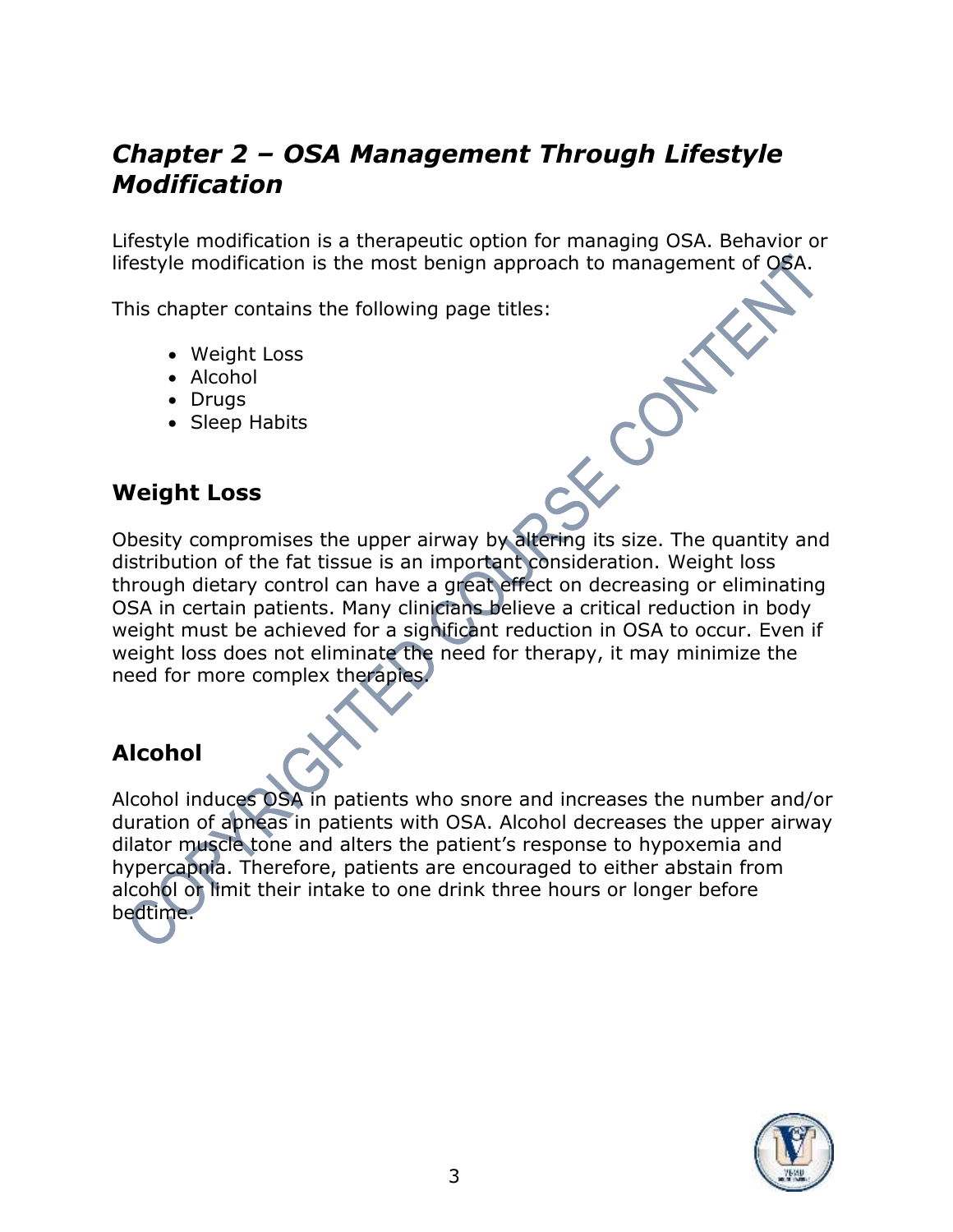#### **Drugs**

Narcotics, barbiturates, benzodiazepines, testosterone, and recreational drugs have undesirable effects on OSA and should be avoided.

Narcotics, barbiturates, and benzodiazepines depress the respiratory drive and thus can cause OSA to worsen.

Testosterone therapy is a popular treatment for low libido, male fertility, and energy. However, treating low testosterone can actually worsen OSA symptoms. There is a direct association between sleep and testosterone levels. Testosterone levels rise while we sleep, particularly during the REM period of sleep, and fall when we are awake. Therefore, it is no real surprise that men with OSA also have sexual problems such as low libido or erectile dysfunction. Treating the OSA and improving sleep quality can improve or normalize testosterone levels.

#### **Sleep Habits**

All OSA patients should be encouraged to develop good sleep hygiene, including the proper number of hours of sleep each night and a dark, quiet room. In addition, some patients experience obstructive events when sleeping in different body positions especially supine (lying on the back with face upward). These patients should attempt to sleep on their sides if possible. A tennis ball sewn into the back of the pajama top causes discomfort that has helped some patients to move from their backs to their sides during sleep.

# *Chapter 3 – Mechanical Treatment of OSA*

This chapter contains the following page titles:

- Positive Airway Pressure Devices
- CPAP
	- How CPAP Works
	- CPAP Masks
	- Auto-CPAP
	- Bi-Level Positive Airway Pressure
	- BiPAP and Ventilatory Disorder
	- Benefits of CPAP
	- Common Side Effects of CPAP
	- Humidification
	- Oral Appliances

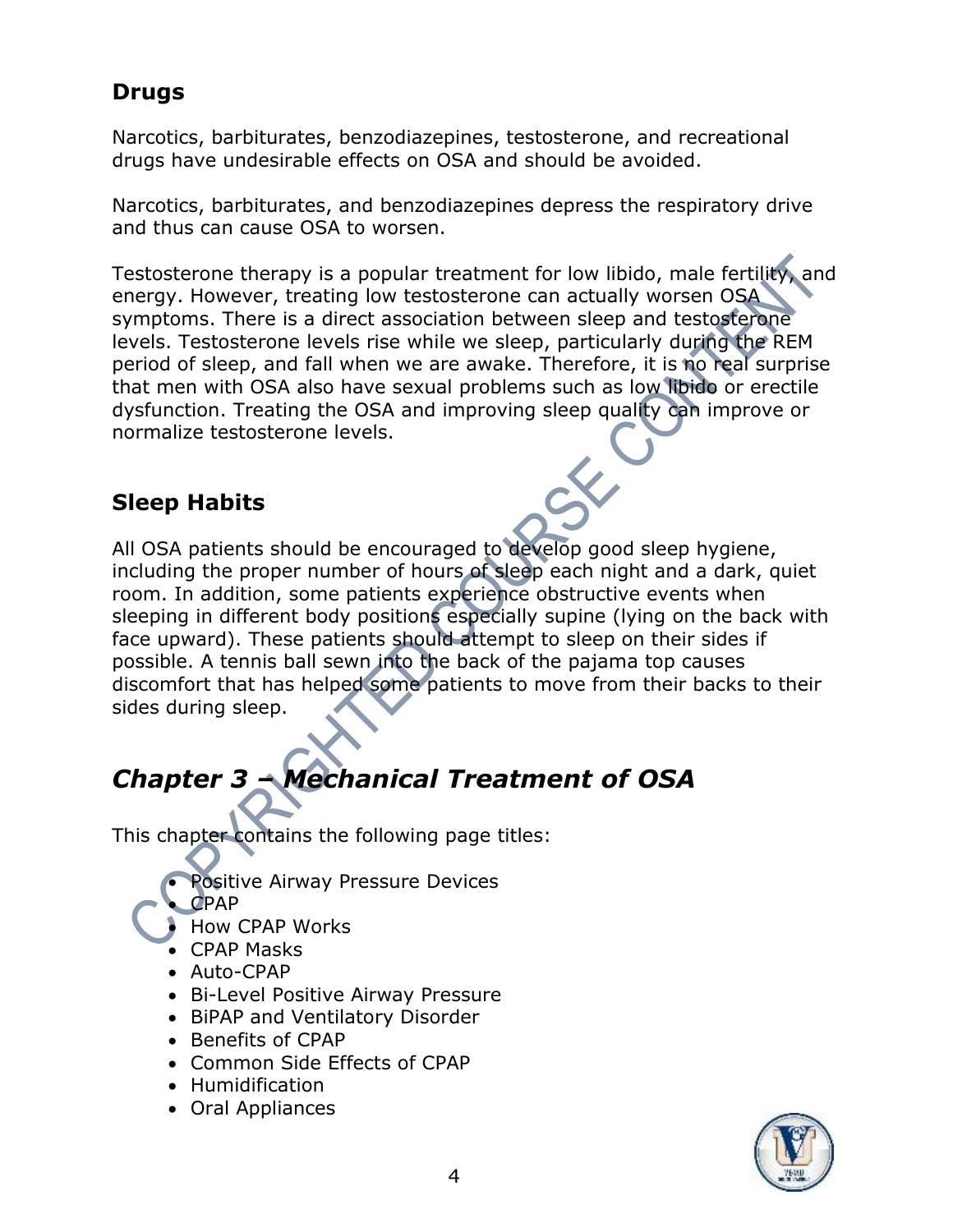#### **Positive Airway Pressure Devices**

There are three types of positive airway pressure (PAP) devices that can be used to treat all forms of sleep apnea. They are **continuous positive airway pressure (CPAP)**, **auto-adjusting CPAP (Auto-CPAP)**, and **bilevel positive airway pressure (BPAP or BiPAP)**.

The titration protocol for positive airway pressure therapy is to eliminate complete and partial airway obstructions that are manifested in apneas, hypopneas, desaturation, snoring, and EEG arousals from sleep. The patient should be studied in all body positions and during all stages of sleep.

#### **CPAP**

The primary treatment of choice for OSA is CPAP. CPAP is a highly effective, well-tolerated therapy. Its use in adults with OSA was first reported in *The*  Lancet in 1981. The first commercially available CPAP unit in the United States was introduced in 1985. CPAP is the most effective treatment for OSA available today. It is also the most cumbersome.

CPAP, rather than CPAP machine or CPAP system, is the term commonly used to refer to the type of machine/system that maintains one continuous level of pressure for both inspiration and exhalation as the patient sleeps.

A CPAP pneumatically splints open the upper airway throughout the breathing cycle. The CPAP system consists of a small blower (air pump) with tubing connecting the blower to a mask.

## **How CPAP Works**

The pump draws air from the room and pressurizes it, then blows the pressurized air through the tube and mask into the patient's throat, acting as a pneumatic splint. This pressure prohibits the airway from collapsing, keeping the throat open and ensuring that air can flow freely in and out of the lungs while the patient sleeps.

A polysomnography with titration will determine the correct pressure setting needed to relieve the patient's obstruction.

Most units can be set to gradually ramp up the pressure at startup. During ramp the unit starts at a pressure lower than prescribed, then pressure is

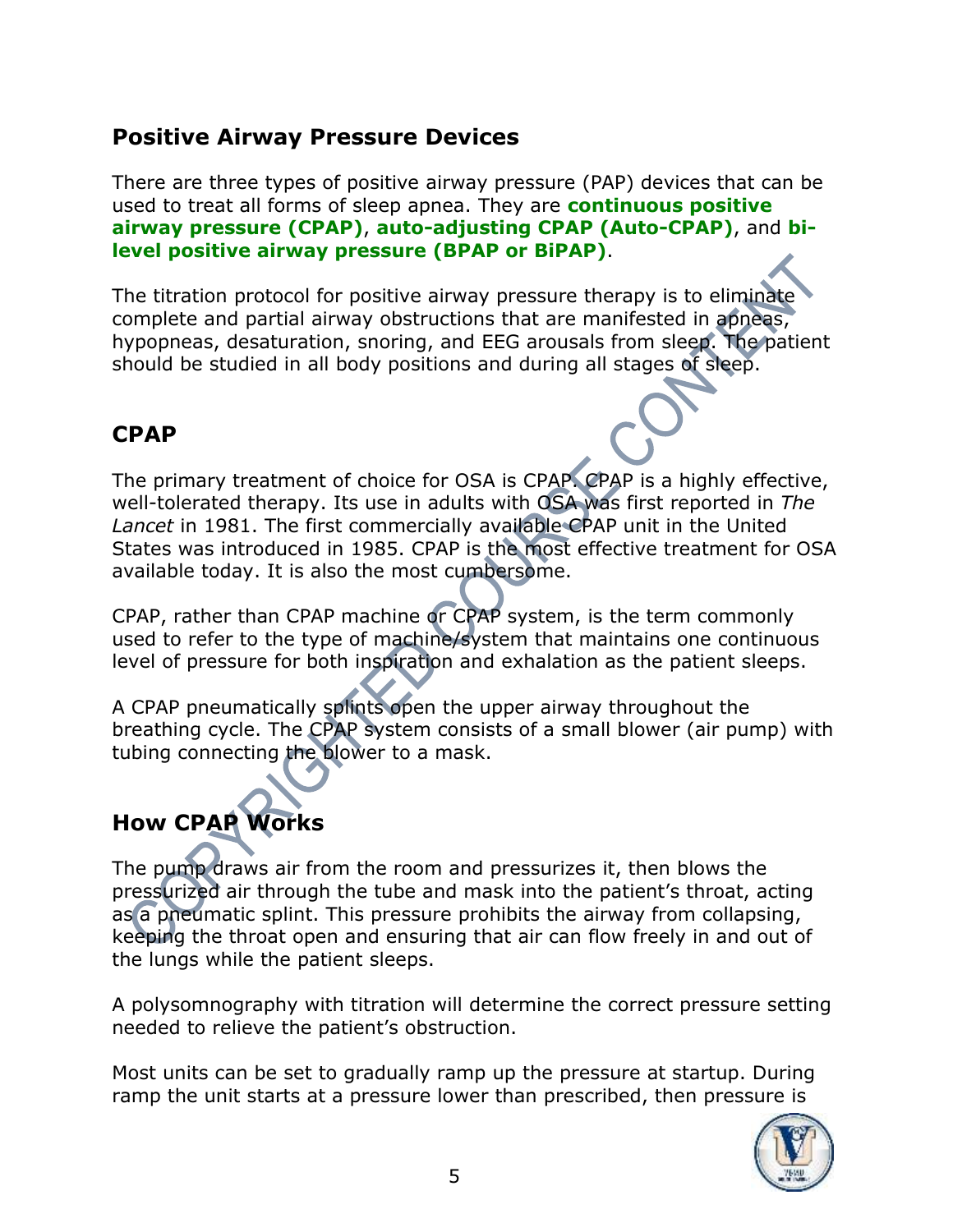gradually increased over several minutes to the prescribed level. This makes it easier for the user to fall asleep. There are also units that offer pressure relief on exhalation. The patient chooses the level of pressure on exhalation to increase comfort when exhaling.

#### **CPAP Masks**

Masks in a variety of shapes and sizes accommodate individual patients and create the most comfortable fit possible. Three-fourths of individuals using CPAP will use a nasal-type mask. Other options are full face mask and nasal pillow. **Note**: For more detailed information about mask fitting, see VGMU course *RESP004 — Mask Fitting 101*.



Auto-CPAP is capable of automatically adjusting continuous positive airway pressure to the patient's needs during sleep. A patient may require less pressure when lying on their side versus when supine, for example.

The adjustment is based on patient airway dynamics and device algorithm – what change in breathing the device is designed to detect and how it adjusts to that change.

There are several mechanisms by which these units operate. Some devices respond to changes in airflow. Other devices respond to vibrational changes within the upper airway that may precede airway obstruction.

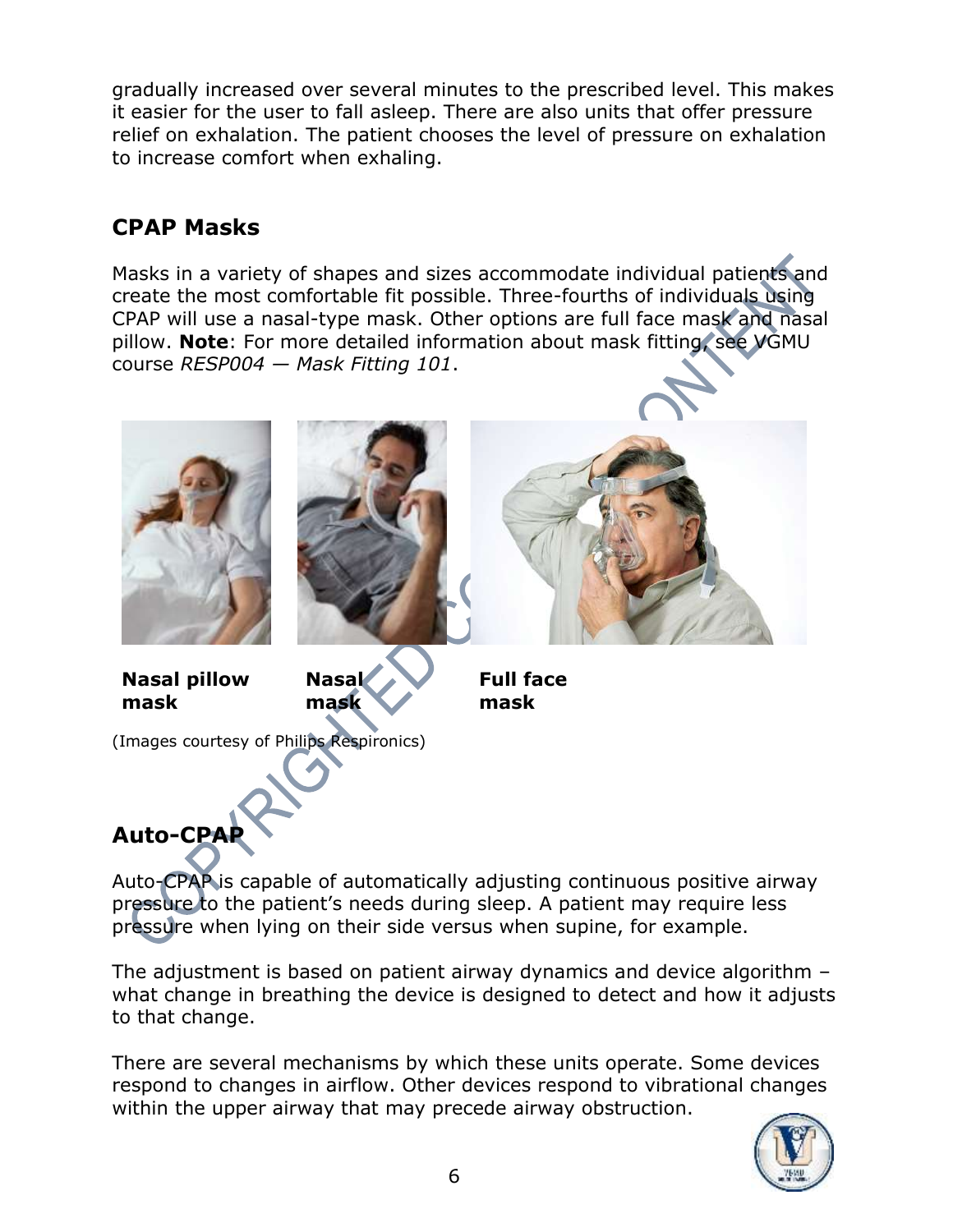Auto-CPAP is also referred to as self-adjusting CPAP or automatic positive airway pressure (APAP).

#### **Bi-Level Positive Airway Pressure**

Some patients may be intolerant of CPAP, either during sleep center testing or during home use after the CPAP has been prescribed. Bi-level positive airway pressure (BiPAP) is indicated when a patient does not tolerate CPAP or does not respond to CPAP. For example, when the titration of CPAP to higher levels does not eliminate abnormal breathing events and desaturations.

BiPAP provides two pressures that the machine alternates between during use: higher pressure on inspiration (IPAP) and a lower, more comfortable pressure on exhalation (EPAP).

BiPAP is sometimes referred to as BPAP or variable/bilevel positive airway pressure (VPAP), depending on the manufacturer of the machine.

### **BiPAP and Ventilatory Disorder**

This diagram depicts the upper airway during obstructed breathing. Two different forces act on the airway during inspiration and exhalation, and the airway narrows or collapses at the end of exhalation. This event formed the basis for the use of bi-level therapy for the treatment of OSA. If two different forces act to obstruct the airway, then two different pressures are used to alleviate the obstruction or narrowing of the airway.

BiPAP may also be indicated for those patients who have sleep apneas with a ventilatory disorder, such as:

- **Obesity hypoventilation**
- Neuromuscular or musculoskeletal disease
- Severe chronic obstructive pulmonary disease (COPD)
- **Restrictive thoracic disorders**
- Central/complex sleep apnea

This therapeutic modality will augment ventilation in patients with these types of disease states.

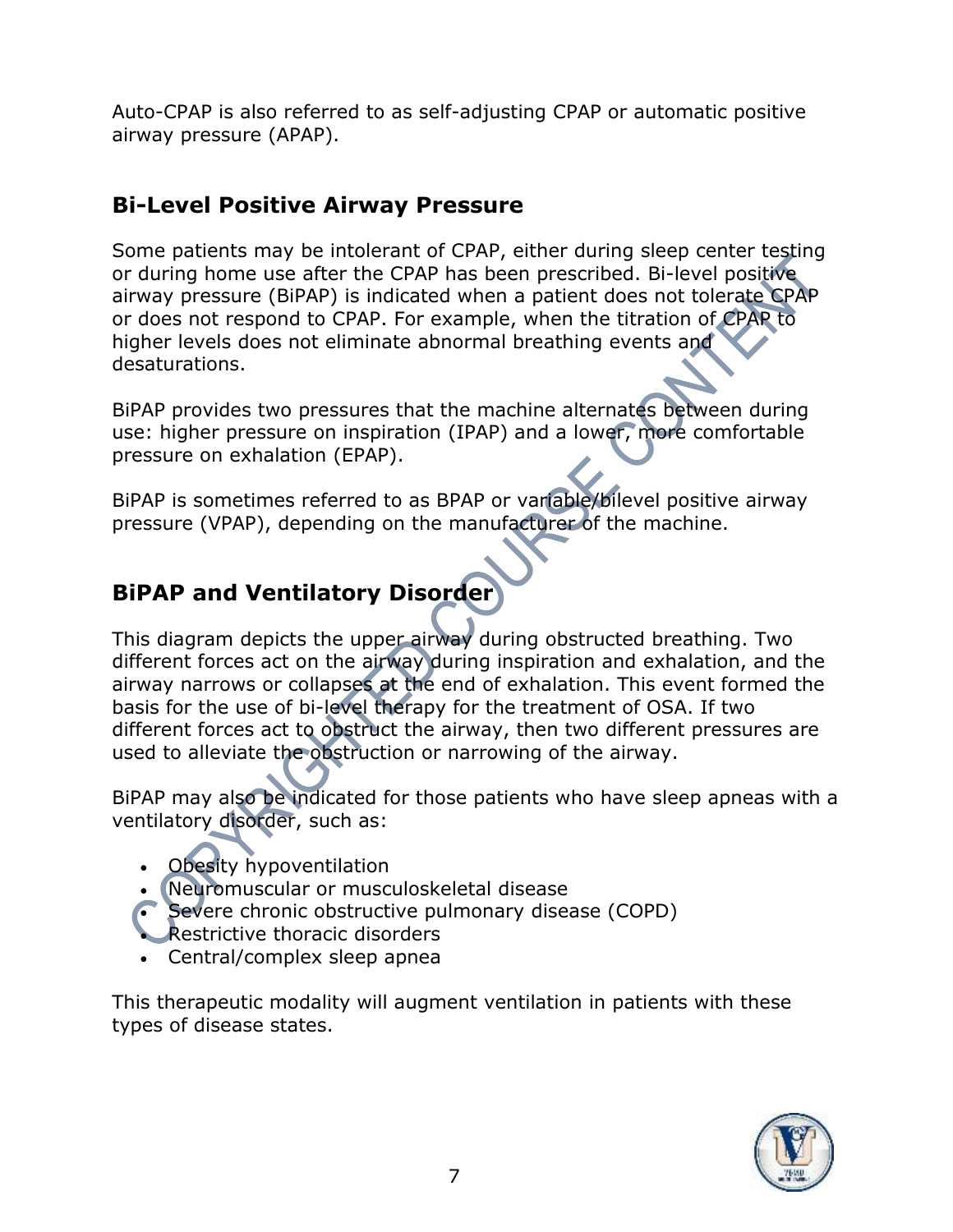#### **Benefits of CPAP**

Use of CPAP to treat OSA has many benefits:

- The pneumatic splint keeps the airway open enabling free air movement in and out of the lungs.
- Quality of sleep is improved.
- CPAP users may fall asleep faster and wake less often.
- Snoring is alleviated so others in the household may sleep.
- Excessive daytime sleepiness is reduced or alleviated.
- Daily function, including attentiveness and mood, is improved after the patient adjusts to CPAP use.
- Reaction time, concentration, and memory may improve with consistent, regular CPAP use that studies have linked to fewer vehicle accidents or near accidents.

#### **Common Side Effects of CPAP**

CPAP is a safe, painless, and long-term treatment option for OSA. Although CPAP is generally well tolerated, some patients may complain of side effects. These are usually minor with easy solutions to treat or eliminate the problem.

**Mask discomfort and irritation**: Work with an experienced respiratory care practitioner (RCP) to determine the proper mask style and best fit.

**Dry mouth** caused by breathing through the mouth or CPAP: Use a heated humidifier to add moisture to the air for relief or chin strap.

**Sinusitis**, runny nose, nasal congestion or nosebleeds: Use a heated humidifier to add moisture to the air for relief.

**Aerophagia** (air swallowing) that results in bloating and discomfort: Treatment involves nonprescription gas relief medication.

**Chest discomfort**: In patients treated with higher pressures; can be overcome by using the ramp feature or bi-level therapy.

**Note**: More in-depth information about assisting patients with positive airway pressure devices is available in *RESP019 — Improving Patient PAP Compliance*.

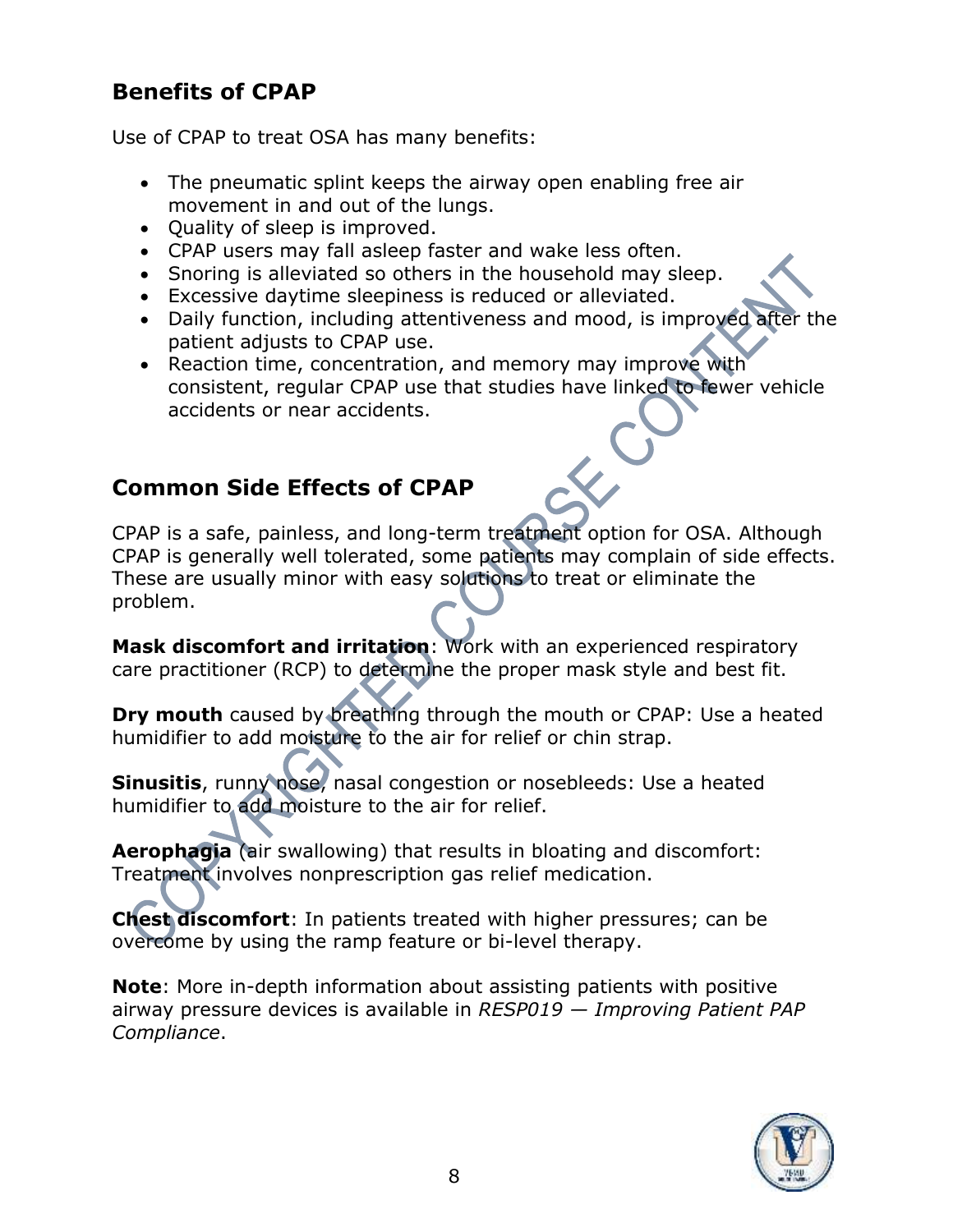#### **Humidification**

Humidification may be used in conjunction with positive airway pressure therapy to ensure better long-term compliance by patients by reducing dry mouth and nasal issues. Patients who have nasal congestion/allergies or mouth-breathe or those who live in arid areas particularly benefit from heated humidity.

**Note**: For more detailed information about the use of humidification with CPAP, see VGMU course *RESP013 — CPAP Humidification*.

#### **Oral Appliances**

Oral appliances (OA) may be an option for certain patients with mild to moderate OSA or for patients who snore but do not have OSA. The American Academy of Sleep Medicine recommends oral appliances for individuals with mild to moderate sleep apnea who are not candidates for CPAP or tried but did not tolerate CPAP.

Various studies indicate that because OAs do not reduce a patient's apneahypopnea index (AHI) or improve oxygenation as effectively as CPAP, OAs should not be used as first-line therapy for patients with severe OSA, severe daytime sleepiness, or very low oxygen saturation levels during sleep.

Oral appliances cannot be sold over the counter in the United States. A dentist or orthodontist experienced in oral appliances should custom fit the individual for a device. An experienced sleep professional should evaluate the effectiveness of the oral appliance during polysomnography or a home sleep test.

There are several dozen oral appliances currently on the market. Most are mandibular repositioning dental appliances that move the jaw forward. Other appliances function by splinting the tongue in place.

The most common side effects associated with the use of oral appliances are excessive salivation and **temporomandibular joint discomfort**. With longterm use, oral appliances can cause permanent changes to the position of jaw and teeth.

## *Chapter 4 – Surgical Treatment of OSA*

This chapter contains the following page titles:

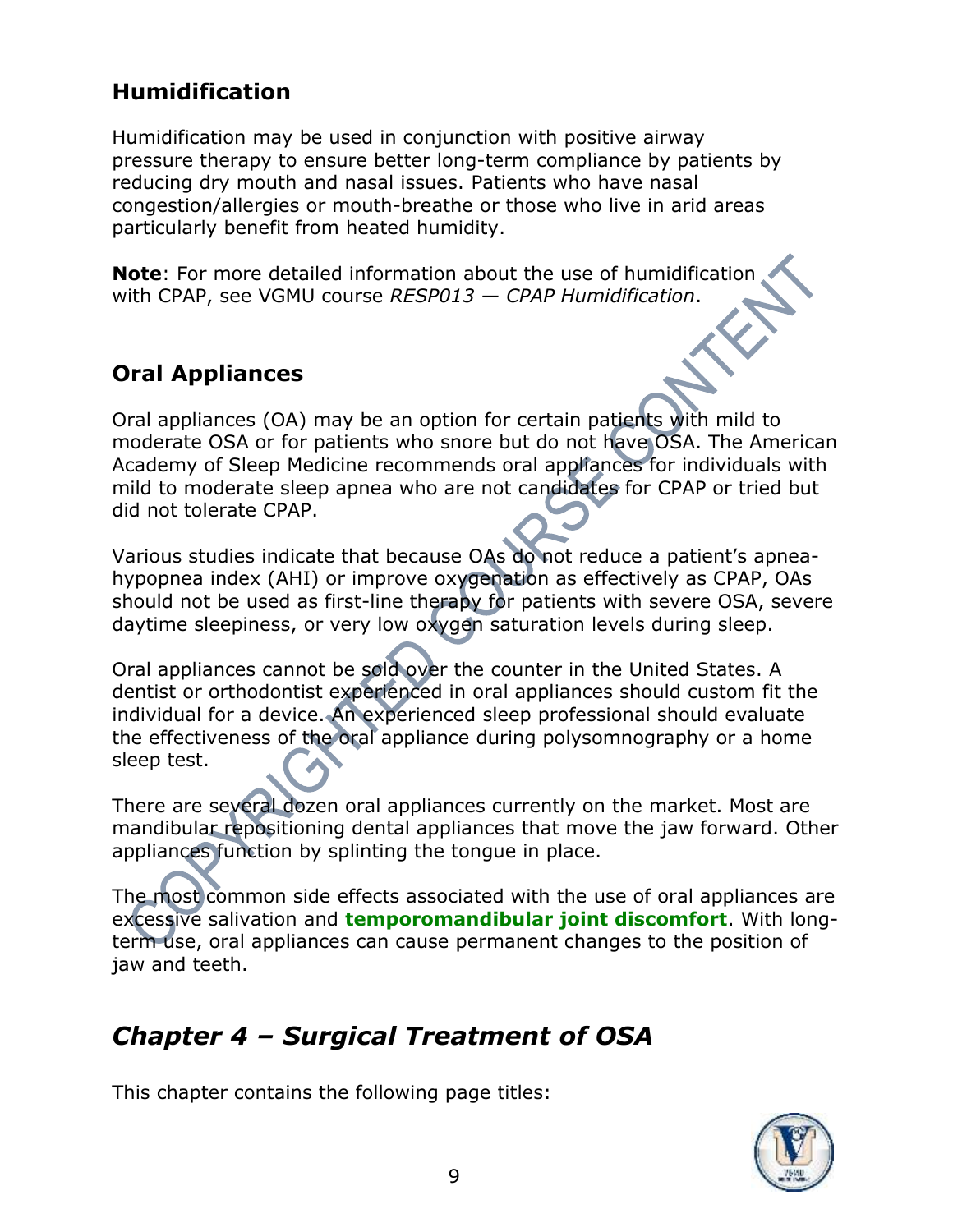- Surgical Options
- UPPP
- Adenotonsillectomy
- Soft Tissue Implants
- Hyoid Suspension
- Genioglossus (Tongue) Advancement
- Tongue Base Reduction
- Maxillomandibular advancement
- Tracheostomy

#### **Surgical Options**

Even with these potential benefits, studies have shown that the actual compliance of PAP  $-$  CPAP, Bi-level PAP, and Auto-PAP  $-$  is only about 50 percent, according to the American Sleep Apnea Association.

Individuals with severe sleep apnea who cannot tolerate CPAP may opt for surgical treatment. Surgery should be customized for each patient to the area of obstruction.

Since 1996, the American Academy of Sleep Medicine has had in place practice parameters for surgical modification of the upper airway in adult OSA sufferers. Every patient's airway presents unique challenges, and surgery often requires a combination of multiple procedures to achieve a successful outcome.

As with most surgical procedures, there is a risk of pain, bleeding, and infection.

#### **UPPP**

The most common surgical treatment of individuals with severe OSA is **uvulopalatopharyngoplasty (UPPP or UP3)**. This is a surgical procedure that removes redundant tissues of the upper airway to enlarge the oropharyngeal airway. Tissues removed may include including the uvula, tonsils, and part of the soft palate, tonsils, and adenoids.

UPPP is often effective in reducing snoring because snoring is often caused by the reverberation of the soft palate with the back wall of the pharynx. Surgery for nasal obstruction, such as a deviated septum, may be combined with this procedure.

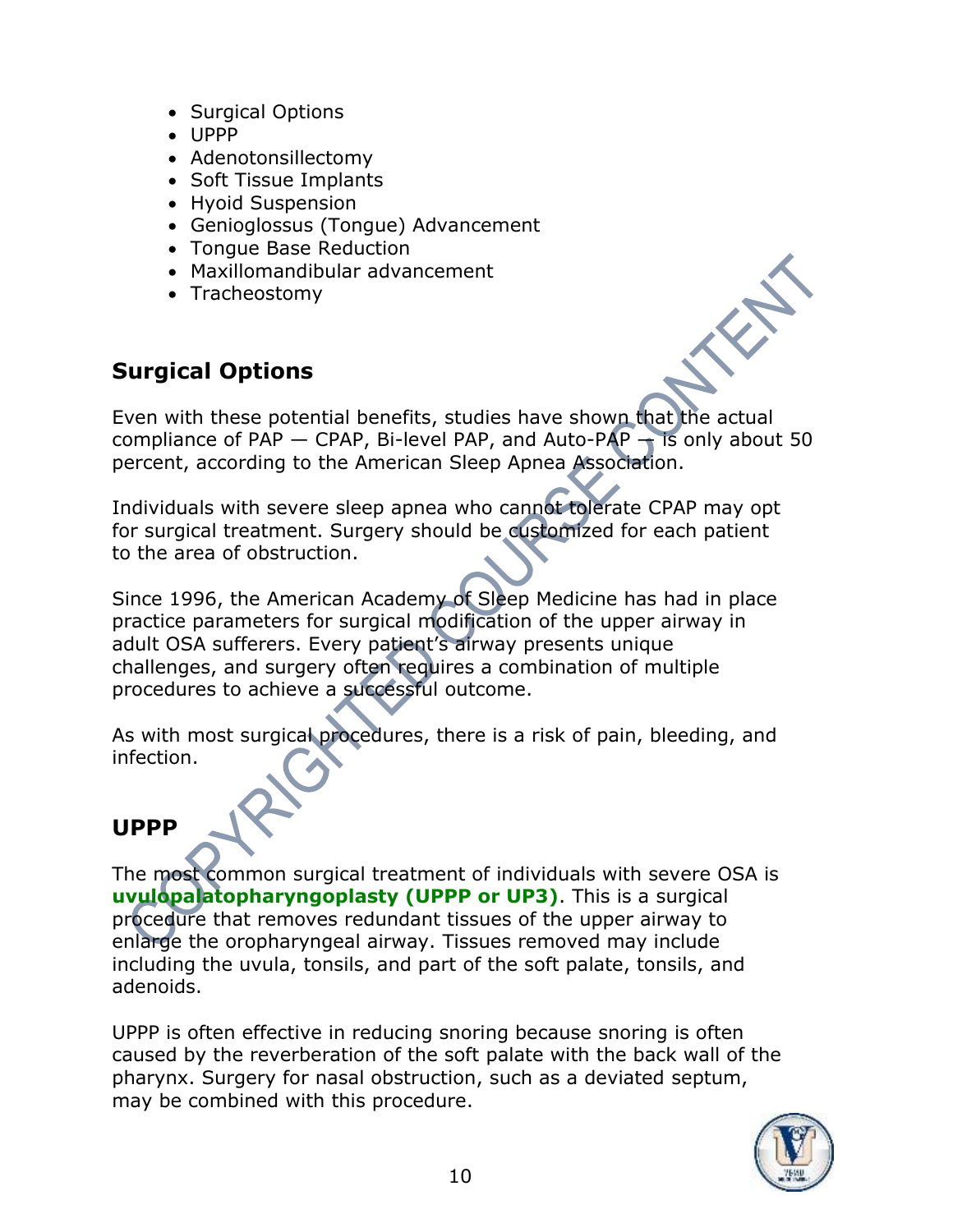Research shows that UPPP provides a 20 percent to 50 percent decrease in the number of abnormal breathing events. The patient may still have pathological sleep apnea if the number of events post-UPPP is high. Long-term side effects are unknown.

#### **Adenotonsillectomy**

In children, adolescents, and some adults with enlarged tonsils or adenoids, **adenotonsillectomy** (removal of adenoids and tonsils) may improve or be curative of OSA.

The surgery may be suggested to treat sleep apnea if enlarged tonsils and adenoids block the patient's airway during sleep.

Studies have found the surgery to be effective in treating OSA in children; tonsillectomy (surgical removal of the tonsils) and adenoidectomy (surgical removal of the adenoids) are the most common treatments for children with OSA. The surgery is not very effective in adults and is often done in combination with UPPP.

#### **Soft Tissue Implants**

Soft tissue implants, also referred to as Pillar Procedure, is a minimally invasive procedure to treat habitual snoring and mild to moderate OSA. The surgery involves placement of polyester rods in the soft palate. The intended result is to firm up a loose and floppy soft palate. As a result, during sleep as the muscles relax, the stiffer soft palate will be less likely to touch the pharynx. Snoring and apnea are reduced.

The surgery can be performed under local anesthesia on an outpatient basis.

# **Hyoid Suspension**

Some patients with OSA have a large tongue base. While sleeping, the tongue falls back against the pharynx resulting in an obstruction. The back muscles of the tongue and pharynx attach to a small bone in the neck called the hyoid.

Hyoid suspension is usually done through two small incisions in the neck. A suture is placed around the hyoid bone, pulling it anteriorly and suspending

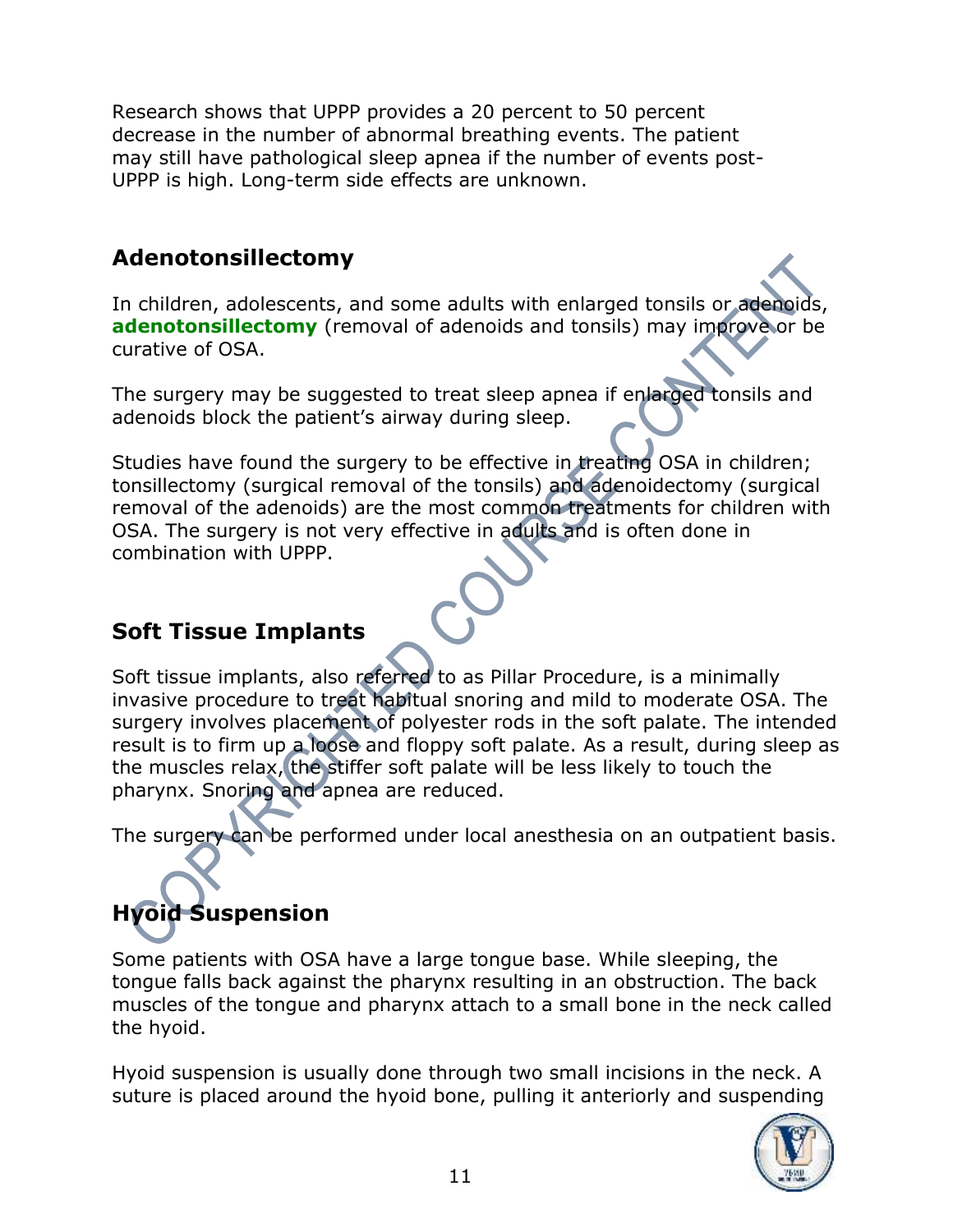the hyoid in front of the jaw bone. This prevents the airway from collapsing and expands the size of the airway. No hospital stay is required, and results have been impressive.

#### **Genioglossus (Tongue) Advancement**

This procedure can be done to address some of the same obstruction issues as hyoid advancement: patients experience obstruction when the tongue falls back against the pharynx causing an obstruction. However, it is more invasive than hyoid advancement, and an overnight hospital stay is recommended.

Tongue advancement involves moving forward the **genioglossus**, which is the main tongue muscle. A small rectangle of the jawbone to which the genioglossus is attached is cut, moved forward, and then secured to the bone with a metal plate.

#### **Tongue Base Reduction**

Tongue base reduction is sometimes performed with tongue advancement to reduce the amount of soft tissue at the base of the tongue. There are several methods in use to remove tongue base tissue. One method is to use radiofrequency waves; another is midline **glossectomy** which involves a surgical excision.

Because there is a risk of airway occlusion from this procedure, an overnight stay in the hospital is often required.

## **Maxillo-Mandibular Advancement**



Individuals with small, narrow jaws that result in narrower airways may develop OSA.

Lower jaw advancement surgery involves enlargement of the upper airway by expanding the skeletal framework surrounding the upper airway.

The upper jaw (maxilla) and lower jaw (mandible) are cut, moved forward 10-12 mm, and secured in place with titanium plates. The jaws may be wired shut for several weeks while the bones heal.

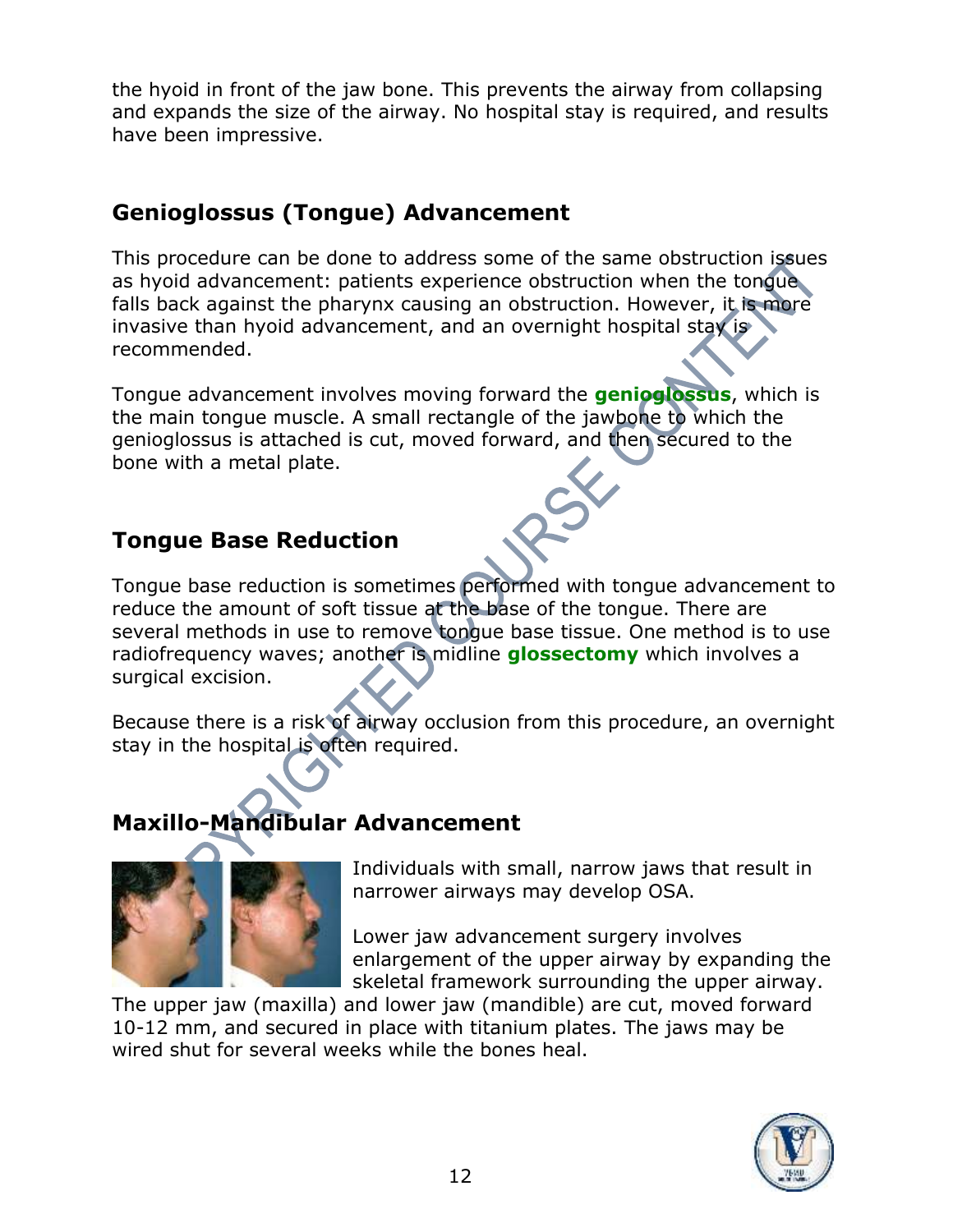The long-term success rate in treating OSA is greater than 90 percent with this type of intervention.

However, lower jaw advancement is a complicated procedure that requires great technical precision in cutting the bones and positioning the teeth. The surgery is painful and a hospital stay of several days is required. Very few surgeons perform this procedure due to the complexity and risk of surgical complications; the procedure is not readily available everywhere. The surgery also results in changes in the facial appearance.

#### **Tracheostomy**

A surgical opening is made below the site of obstruction to allow air to get to the lungs from the trachea (windpipe). By bypassing the upper airway, a tracheostomy is 100 percent effective in treating the obstructed airway.

Prior to the 1980s, tracheostomy was the treatment of choice for OSA. Today tracheostomy is rarely used.

Tracheostomy is associated with numerous medical and psychosocial problems. This surgery is reserved for patients with severe OSA for whom lifestyle modifications and all other treatments for OSA have failed or have been refused.

## *Chapter 5 – Comorbidities and Consequences of Untreated OSA*

This chapter contains the following page titles:

- Impact of OSA on Society
- OSA and Vehicle Crashes
- Potential Impact on Health if Untreated
- OSA and Hypertension
- OSA and Heart failure
- OSA and Atrial Fibrillation
- OSA and Diabetes
- OSA and Stroke
- Other Risk Factors
- OSA and Anesthesia
- OSA and Bariatric Surgery

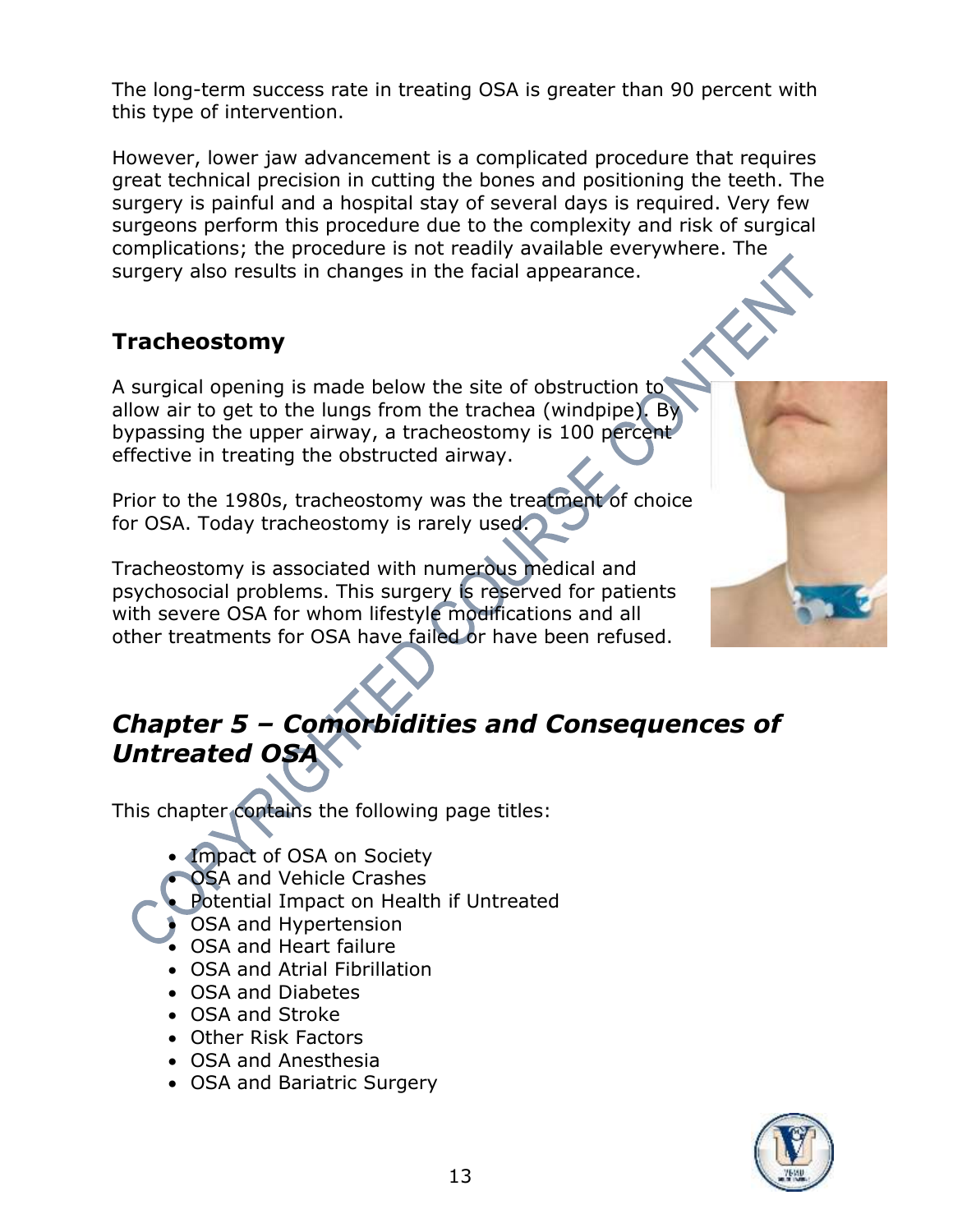#### **Impact of OSA on Society**

People with untreated OSA are more likely to develop certain health conditions. Untreated OSA patients have higher health care costs of the general population, often because of increased cardiovascular disease.

One study analyzed health care utilization over a 10-year period prior to diagnosis for OSA and found that compared to the general population OSA patients:

- Used twice the health care resources
- Nearly double the hospitalizations

In addition, a group of Canadian researchers reported that in the year prior to diagnosis and treatment, people with severe OSA spent nearly three times the number of days in the hospital as people not diagnosed with OSA.

#### **OSA and Vehicle Crashes**

There are several studies reporting the increased incidence of vehicle accidents in people with OSA.

People with OSA are nearly 2.5 times more likely to be the driver in a vehicle crash, according to a Swedish study published in March 2015. Experts estimate that the rate may be higher for American drivers.

One study reported in the *Journal of Respiratory Care Practitioners* found that obese truck drivers with OSA caused 45 percent more accidents per mile driven than obese drivers without the syndrome.

A group of German investigators compared the number of traffic accidents in patients with OSA one year before and one year after initiation of CPAP. They reported an 82 percent reduction in traffic accidents per mile driven after treatment. The same study also showed a significant reduction after treatment in daytime sleepiness, quicker reaction time to tasks, and an increased ability to sustain attentiveness to monotony.

The good news? Risk can be reduced by 70 percent for patients who use CPAP for four hours per night.

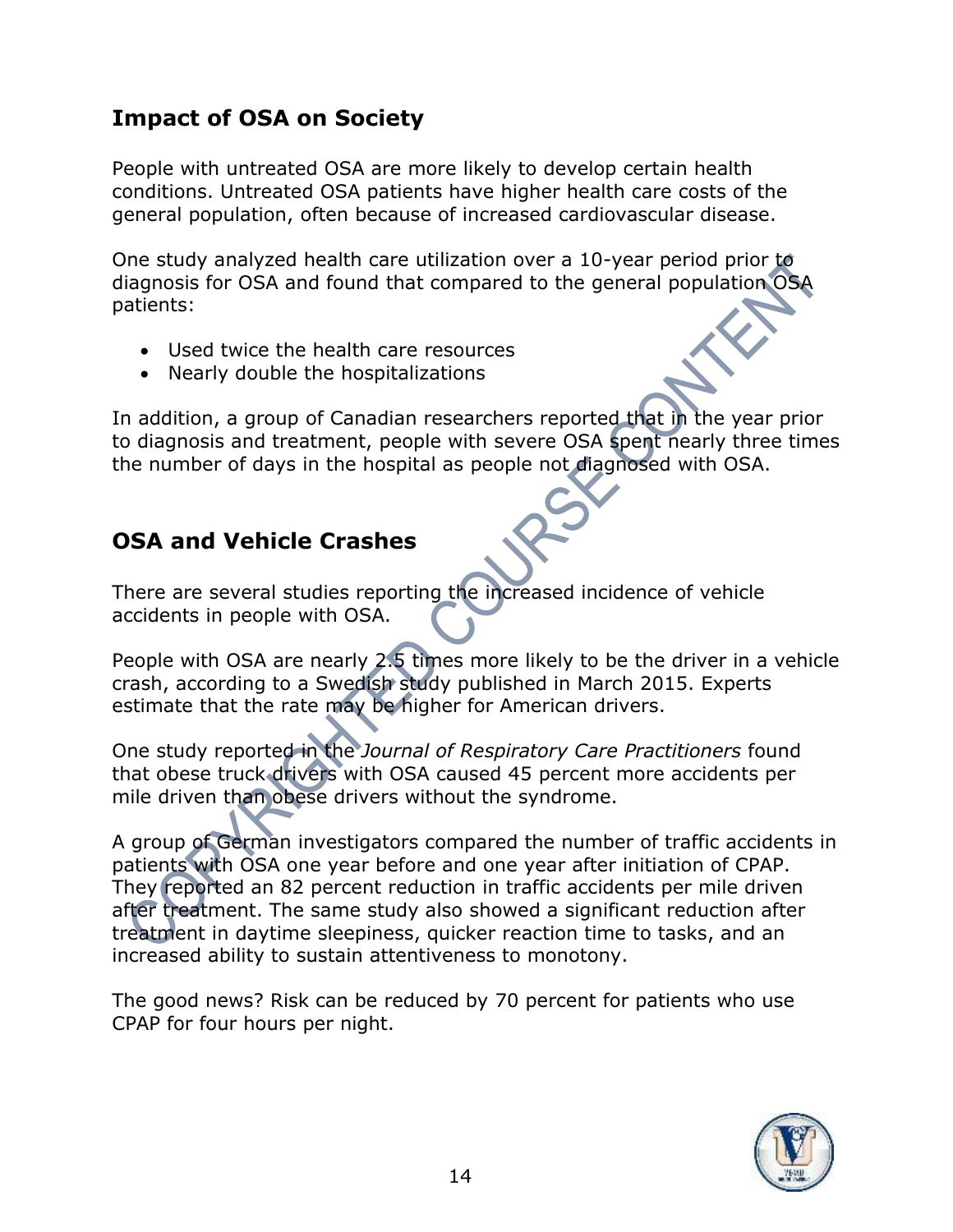#### **Potential Health Consequences if Untreated**

It is important that the medical community increase identification and treatment of OSA patients as it is not a benign condition.

For example, there is a strong link between sleep apnea, hypertension, and cardiovascular disease, according to the American Heart Association. A Brazilian study found nocturnal cardiac arrhythmias occurred almost twice as much in people with severe sleep apnea than those without sleep apnea.



Untreated OSA can also affect the brain.

Participants in a neuroimaging study with severe, untreated OSA were found to have a significant reduction in brain white matter fiber integrity that lead to impairments in cognition, mood, and daytime alertness. The brain damage was almost completely reversed after a year of CPAP therapy. Another study found functional and anatomical changes in the brainstem region of people with sleep apnea.

We will discuss some of the health care risks of OSA in more detail in the following sections.

#### **OSA and Hypertension**

Hypertension is a chronic condition; it can lead to heart disease, stroke, and other diseases. Hypertension-related deaths increased nearly 62 percent between 2000 and 2013, according to data from the National Center for Health Statistics.

Various studies have found a causal role of OSA in hypertension. In particular, OSA is common in people with resistant (hard-to-control) hypertension.

• A Wisconsin Cohort Study, published in 2000, determined sleepdisordered breathing is a likely risk factor for hypertension and consequent cardiovascular morbidity.

- People with moderate or severe OSA have three times the risk of developing new hypertension.
- A 2009-2011 Spanish study found that 70 percent of patients with resistant hypertension have OSA. Treatment with CPAP improved blood pressure.

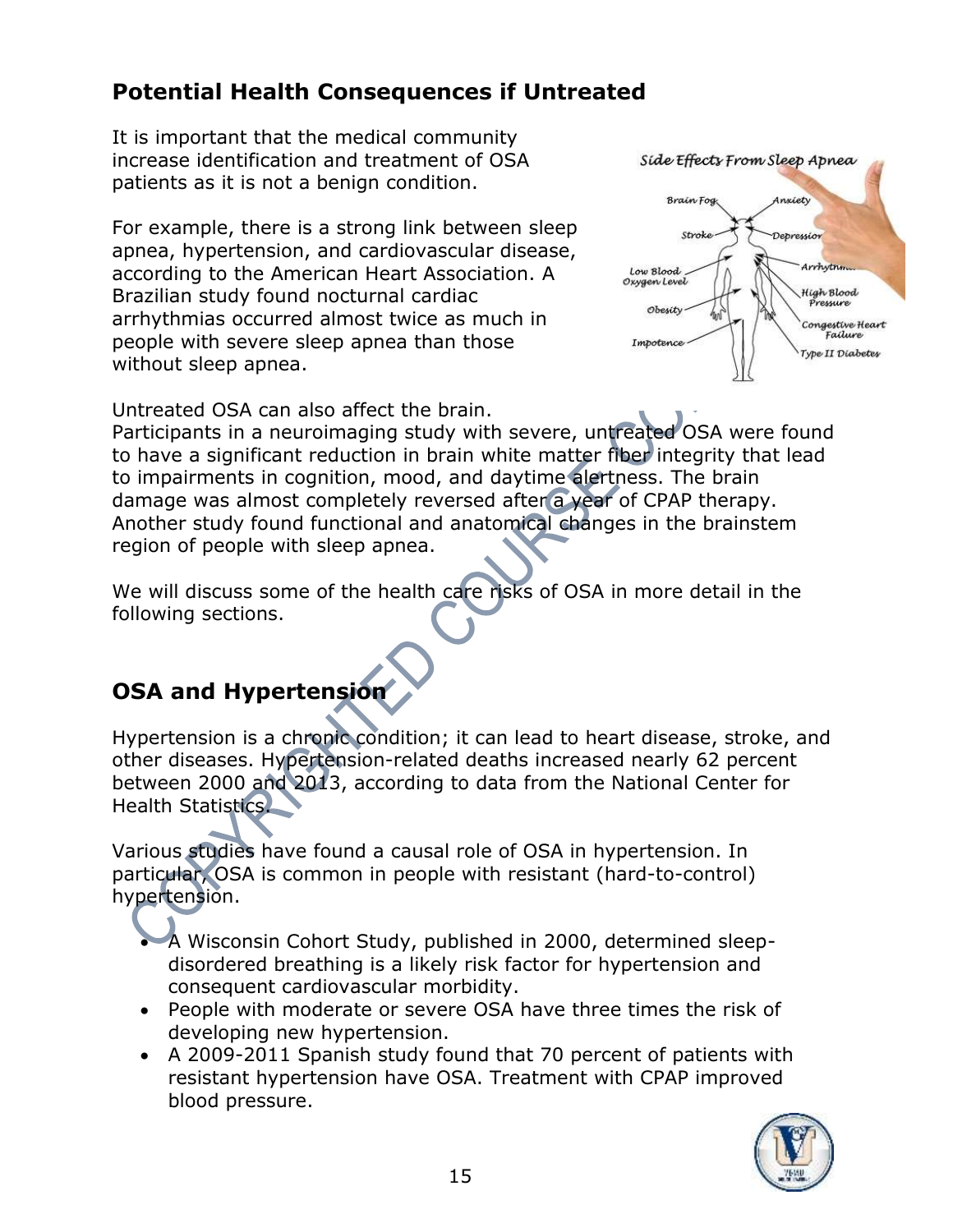The Joint National Committee on Prevention, Detection, Evaluation and Treatment of High Blood Pressure in 2004 recommended screening patients for OSA when they have new-onset hypertension or refractory hypertension.

#### **OSA and Heart Failure**

Nearly 375,000 Americans die annually from heart disease, and cardiovascular disease is the leading cause of death globally, according to The American Heart Association's 2015 Heart Disease and Stroke Statistics Update. About one in three deaths in the U.S. is attributed to heart disease, stroke, or other cardiovascular diseases.

A study found that moderate to severe OSA can cause changes in the heart's shape and function. However, six months of CPAP treatment caused the abnormalities to return to near-normal levels.

Men with the most severe OSA faced a 58 percent higher risk of developing **heart failure** than those without OSA, according to the Sleep Heart Health Study. Heart failure is a condition in which the heart is unable to generate appropriate blood flow to meet the body's metabolic needs.

Several studies have found a high prevalence of OSA in people with congestive heart failure (CHF); other studies find a higher rate of central sleep apnea with severe CHF.

### **OSA and Atrial Fibrillation**

A 2004 Mayo Clinic study found that patients with untreated OSA have a significantly increased risk of **atrial fibrillation (AF)**. This study showed patients with untreated OSA demonstrated a higher association between OSA and AF than those with traditional risk factors such as body mass index (BMI), neck circumference, and hypertension. Patients with AF should be screened for OSA because successful treatment may reduce the risk of AF recurrence.

- Patients with untreated OSA have a higher recurrence of AF after cardioversion than patients without polysomnographic diagnosis of sleep apnea.
- Appropriate treatment with CPAP of OSA is associated with lower recurrence of AF.
	- o 82 percent recurrence in untreated OSA
	- o 42 percent recurrence in treated OSA with CPAP

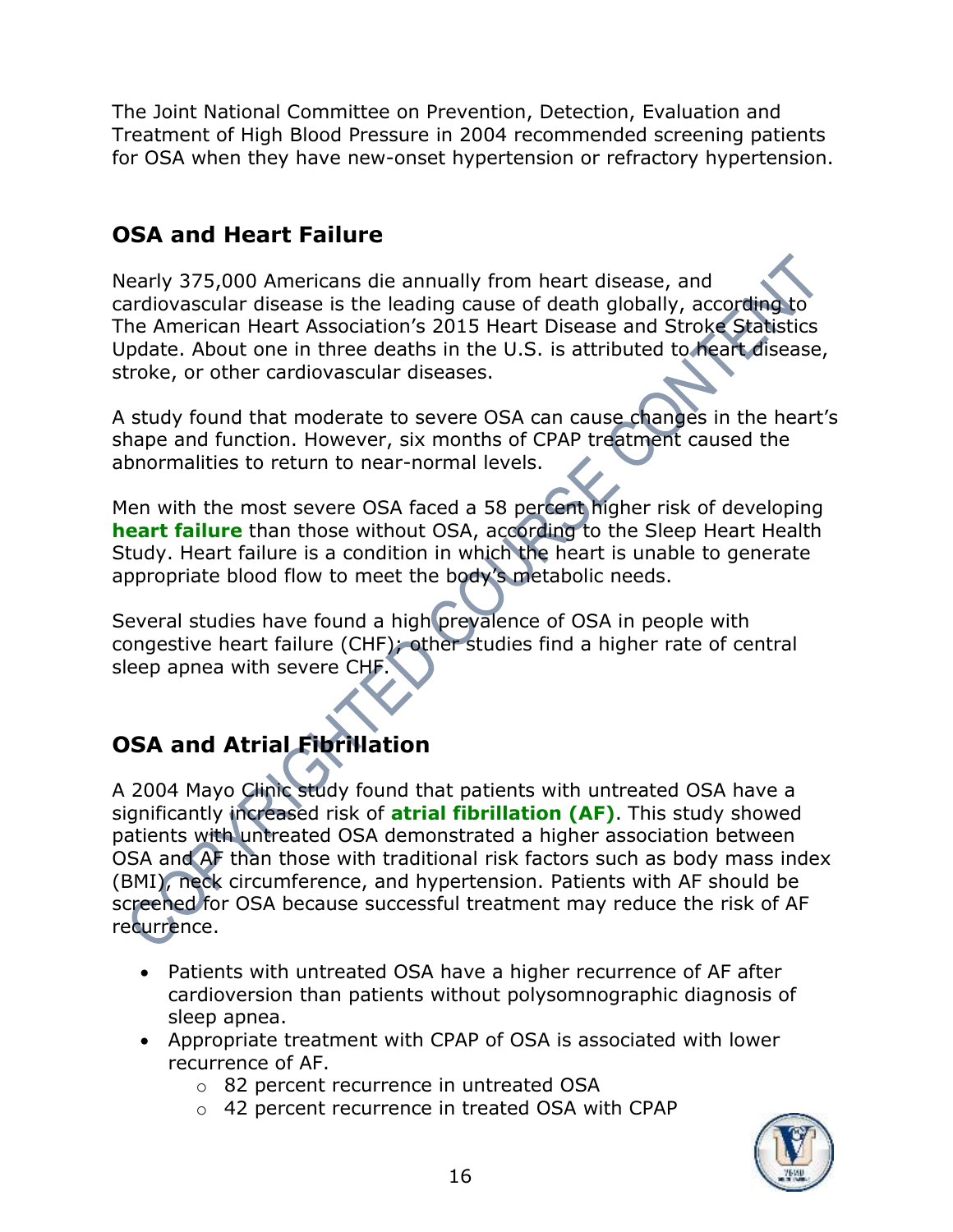#### **OSA and Diabetes**

About 9.3 percent of Americans are diabetic: about 21 million have been diagnosed with diabetes and another 8.1 million have diabetes but have not yet been diagnosed, according to the CDC. Diabetes was the seventh leading cause of death in the U.S. for 2013, the latest statistics available from the CDC.

- Seven in 10 people with Type 2 diabetes have OSA.
- Effective treatment of sleep-disordered breathing led to improved glycemic control in subjects with Type 2 diabetes.
- In subjects who used CPAP more than four hours per day, a decrease in HbA1c is significantly correlated with days of CPAP use.

#### **OSA and Stroke**

Stroke is the fifth leading cause of death and the leading cause of disability in the United States.

According to a Mayo Clinic study, men with moderate to severe OSA are three times more likely to have an ischemic stroke (caused when a blood vessel to the brain gets blocked). Research is needed to determine what happens physiologically as the result of OSA. The increased stroke risk may be due to an increase in undiagnosed paroxysmal atrial fibrillation in the OSA population. During apneic episodes, the body exerts significant energy to inhale. Oxygen levels drop and carbon dioxide levels rise repeatedly with each apneic episode. This causes surges in sympathetic nervous activity that raises heart rate and blood pressure. Over time, there is a remodeling effect to the cardiovascular system that leads to hypertension and atrial fibrillation — both key risk factors for stroke. Another key fact is that when we sleep, our blood pressure will drop 10 percent to 15 percent. This phenomenon does not occur in people with OSA.

**Note**: More in-depth information about the link between OSA and cardiovascular disease is available in two other VGMU courses, *RESP022a — OSA Links to CVD and Diabetes — Part 1* and *RESP022b — OSA Links to CVD and Diabetes-Part 2*.

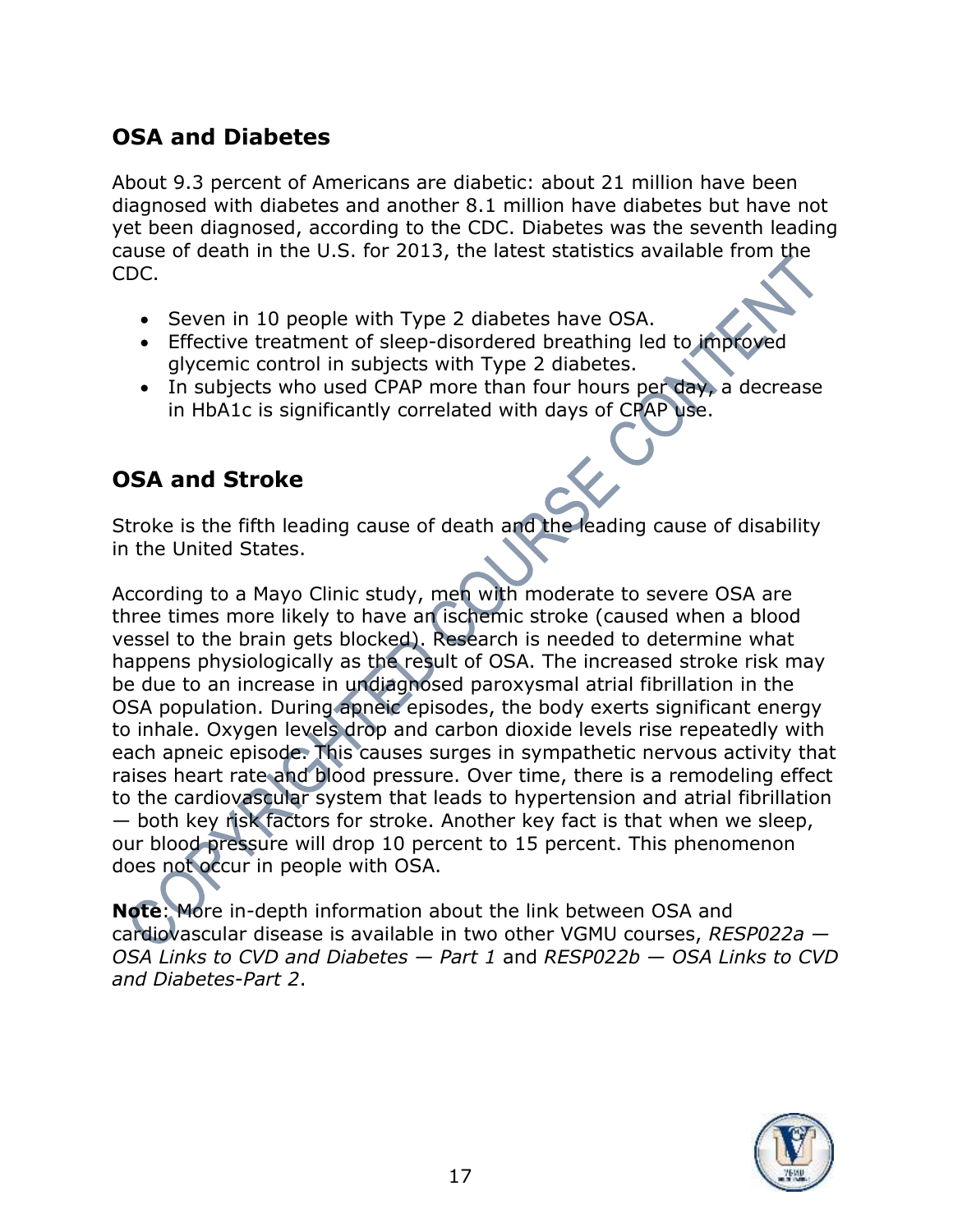#### **Other Risk Factors**

Patients with hypothyroidism are at increased risk of developing sleep apnea. The weight gain and **macroglossia** that can accompany hypothyroidism may narrow the upper airway, and the function of the upper airway muscles may be compromised. Thyroid hormone replacement therapy can reduce the degree of sleep apnea, independent of weight change.

Other disorders that increase the risk of developing sleep apnea by narrowing of the upper airway include:

- Acromegaly
- **Amyloidosis** and vocal cord dysfunction
- **Marfan syndrome**
- Down syndrome

Neuromuscular disorders, such as muscular dystrophy, increase the risk of sleep apnea through their effects on upper airway muscle activity.

#### **OSA and Anesthesia**

A study published in October 2014 in *Anesthesiology* shows that postoperative cardiovascular complications were reduced by about half when sleep apnea was diagnosed and CPAP therapy was prescribed before surgery.

Patients with OSA may have an increased risk of complications related to anesthesia and analgesia due to their susceptibility to airway collapse and sleep deprivation.

OSA can affect all phases of the perioperative period and requires increased vigilance on the part of the anesthesiologist even when the patient has not been diagnosed with OSA. Because a high percentage of people with OSA have not been evaluated or treated for the condition, an anesthesiologist may be the first person to discuss sleeping issues with the patient.

The American Society of Anesthesiologists has released practice guidelines on the perioperative management of patients with confirmed or suspected OSA. These guidelines include an evaluation to identify undiagnosed OSA long enough before surgery, initiation of treatment with CPAP or oral appliances in advance of surgery, and intraoperative management during sedation of patients previously treated with these devices.

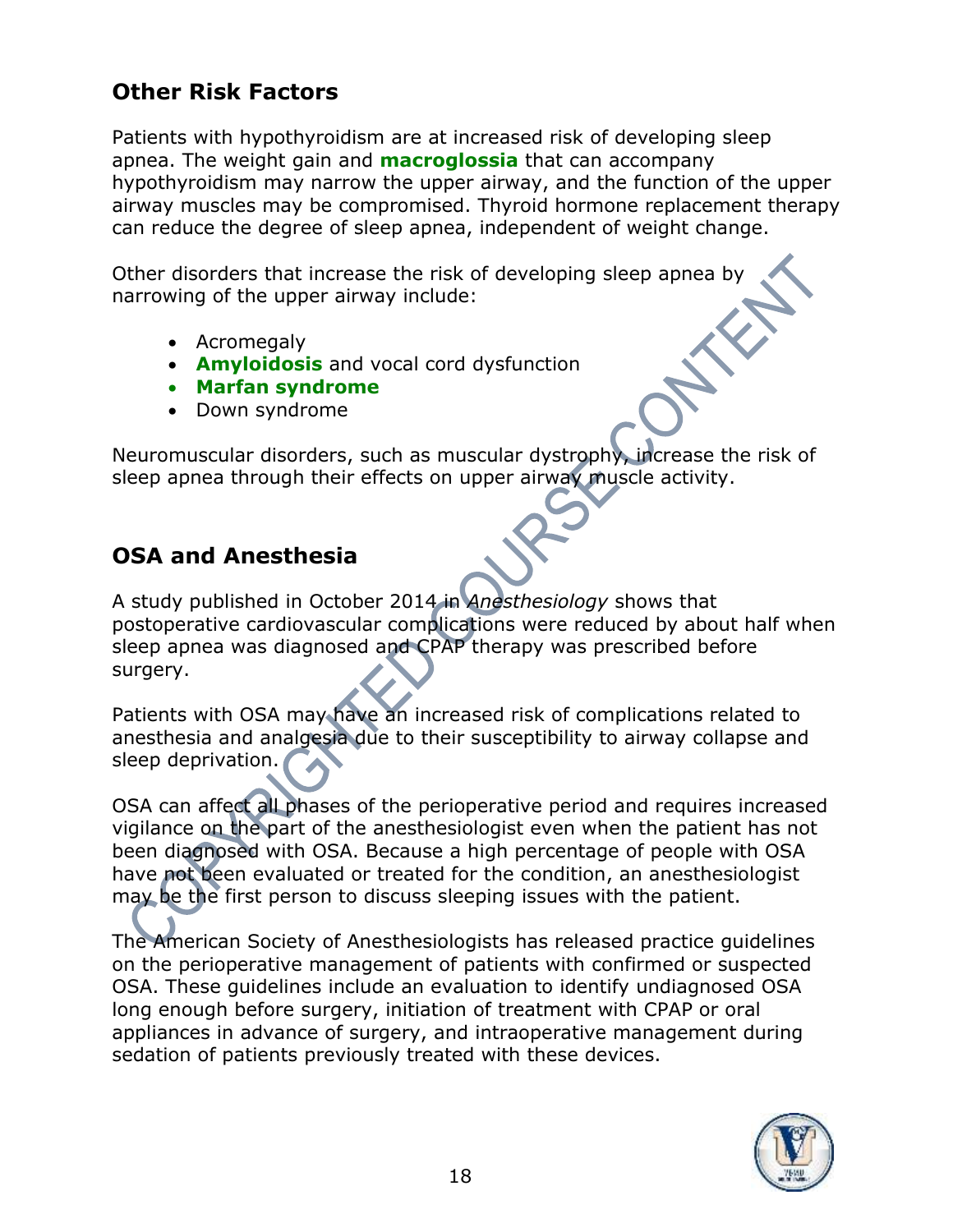#### **OSA and Bariatric Surgery**

Obesity is a well-known risk factor for OSA. Bariatric surgery is becoming more frequent for the treatment of clinically severe obesity. Many bariatric patients have OSA. Research supports identifying bariatric candidates at risk for OSA through polysomnography and initiating treatment if OSA is indicated.

- Clinically severe obesity BMI greater than 40 or BMI 35-40 with comorbid conditions
- 71 percent of patients evaluated for bariatric surgery were identified as having OSA
- Initiate CPAP therapy and continuous monitoring for at-risk patients
- Research supports referring bariatric candidates for sleep study as part of preoperative evaluation

## *Chapter 6 — Summary*

This chapter contains the following page title:

• Summary

#### **Summary**

Although OSA is a serious breathing disorder, most people with OSA have not been diagnosed. Obesity, age, and certain physical characteristics are among the risk factors. There are treatment options for OSA, beginning with lifestyle modifications such as weight loss and developing good sleep hygiene. Many people with OSA benefit from positive airway pressure  $devices - most commonly CPAP - that use air to keep the upper airway$ open as the patient sleeps. For people with severe OSA who cannot tolerate positive airway pressure devices, there are also several surgical options.

People with untreated OSA are more likely to develop certain health conditions, and untreated OSA patients have higher health care costs than the general population.

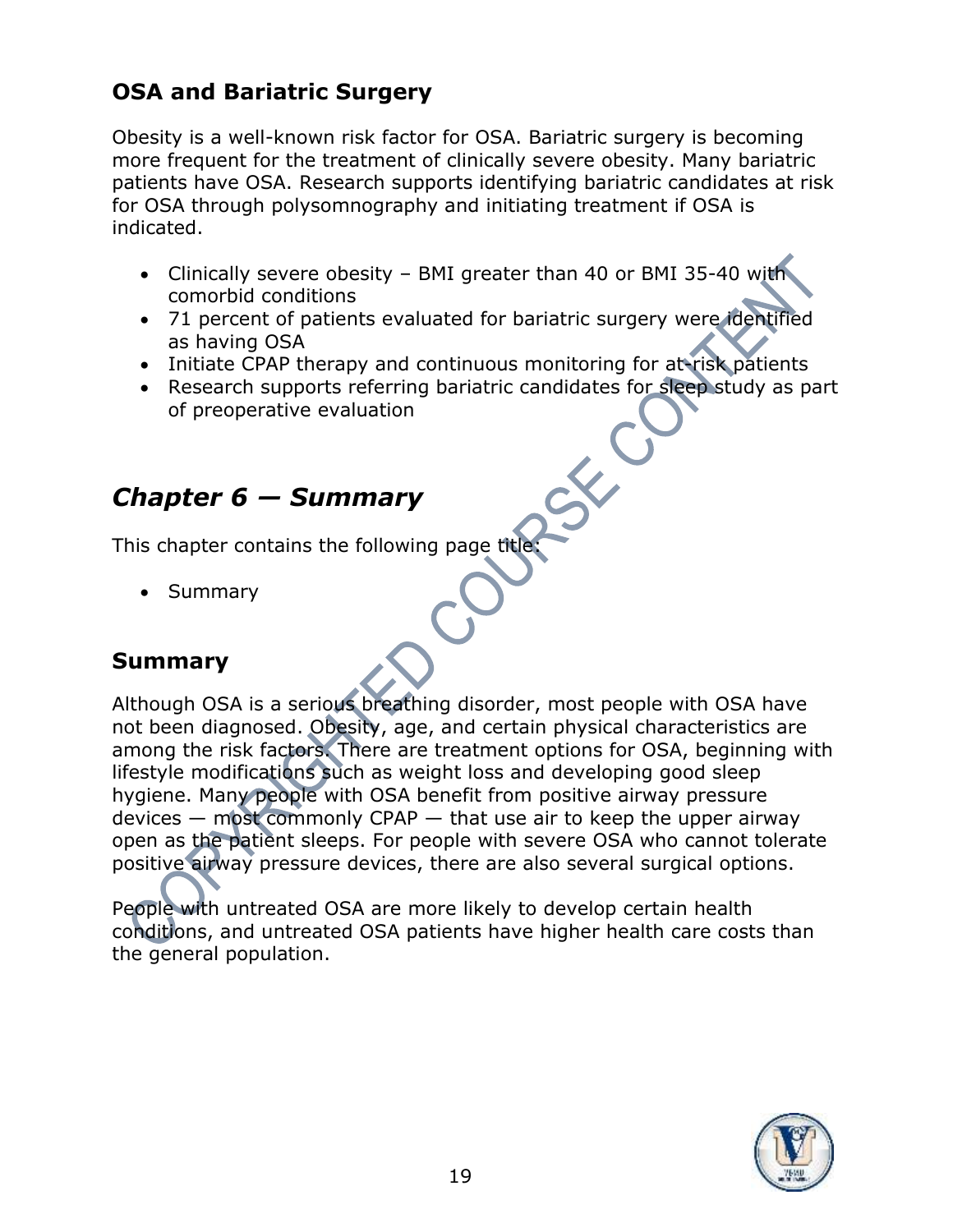## **Bibliography**

AlGhanim, N., Comondore, V., Fleetham, J., Marra, C., Ayas, N. (2008). The Economic Impact of Obstructive Sleep Apnea. Lung. Retrieved from http://www.researchgate.net/profile/Carlo\_Marra/publication/5780952\_The economic impact of obstructive sleep apnea/links/09e4150abc6ec9cf8c00 [0000.pdf.](http://www.researchgate.net/profile/Carlo_Marra/publication/5780952_The_economic_impact_of_obstructive_sleep_apnea/links/09e4150abc6ec9cf8c000000.pdf) May 22, 2015.

American Academy of Sleep Medicine. Obstructive Sleep Apnea. Retrieved from [http://www.aasmnet.org/resources/factsheets/sleepapnea.pdf.](http://www.aasmnet.org/resources/factsheets/sleepapnea.pdf) May 19, 2015.

American Academy of Sleep Medicine. (March 2015). Risk of motor vehicle accidents is higher in people with sleep apnea. Retrieved from [http://www.aasmnet.org/articles.aspx?id=5419.](http://www.aasmnet.org/articles.aspx?id=5419) May 22, 2015.

American Academy of Sleep Medicine. General Accreditation Information. (n.d.). Retrieved from [http://www.aasmnet.org/accred\\_centerhome.aspx.](http://www.aasmnet.org/accred_centerhome.aspx) May 19, 2015.

American Academy of Sleep Medicine. Sleep Apnea — Symptoms & Risk Factors. (n.d.). Retrieved from [http://www.sleepeducation.com/essentials](http://www.sleepeducation.com/essentials-in-sleep/sleep-apnea/symptoms-risk-factors)[in-sleep/sleep-apnea/symptoms-risk-factors.](http://www.sleepeducation.com/essentials-in-sleep/sleep-apnea/symptoms-risk-factors) May 26, 2015.

American Heart Association, Heart Disease and Stroke Statistics — At-a-Glance, Retrieved from [http://www.heart.org/idc/groups/ahamah](http://www.heart.org/idc/groups/ahamah-public/@wcm/@sop/@smd/documents/downloadable/ucm_470704.pdf)[public/@wcm/@sop/@smd/documents/downloadable/ucm\\_470704.pdf.](http://www.heart.org/idc/groups/ahamah-public/@wcm/@sop/@smd/documents/downloadable/ucm_470704.pdf) May 26, 2015.

American Heart Association. Sleep Apnea and Heart Disease, Stroke. (2015, January 6). Retrieved from

[http://www.heart.org/HEARTORG/Conditions/More/MyHeartandStrokeNews/](http://www.heart.org/HEARTORG/Conditions/More/MyHeartandStrokeNews/Sleep-Apnea-and-Heart-Disease-Stroke_UCM_441857_Article.jsp) [Sleep-Apnea-and-Heart-Disease-Stroke\\_UCM\\_441857\\_Article.jsp.](http://www.heart.org/HEARTORG/Conditions/More/MyHeartandStrokeNews/Sleep-Apnea-and-Heart-Disease-Stroke_UCM_441857_Article.jsp) May 26, 2015.

American Lung Association. Obstructive Sleep Apnea or Sleep-Disordered Breathing. State of Lung Disease in Diverse Communities, Retrieved from [http://www.lung.org/assets/documents/publications/solddc](http://www.lung.org/assets/documents/publications/solddc-chapters/osa.pdf)[chapters/osa.pdf.](http://www.lung.org/assets/documents/publications/solddc-chapters/osa.pdf) May 19, 2015.

American Sleep Apnea Association. (n.d.). Varieties of OSA Surgery. Retrieved from [http://www.sleepapnea.org/treat/treatment](http://www.sleepapnea.org/treat/treatment-options/surgery.html)[options/surgery.html.](http://www.sleepapnea.org/treat/treatment-options/surgery.html) May 22, 2015.

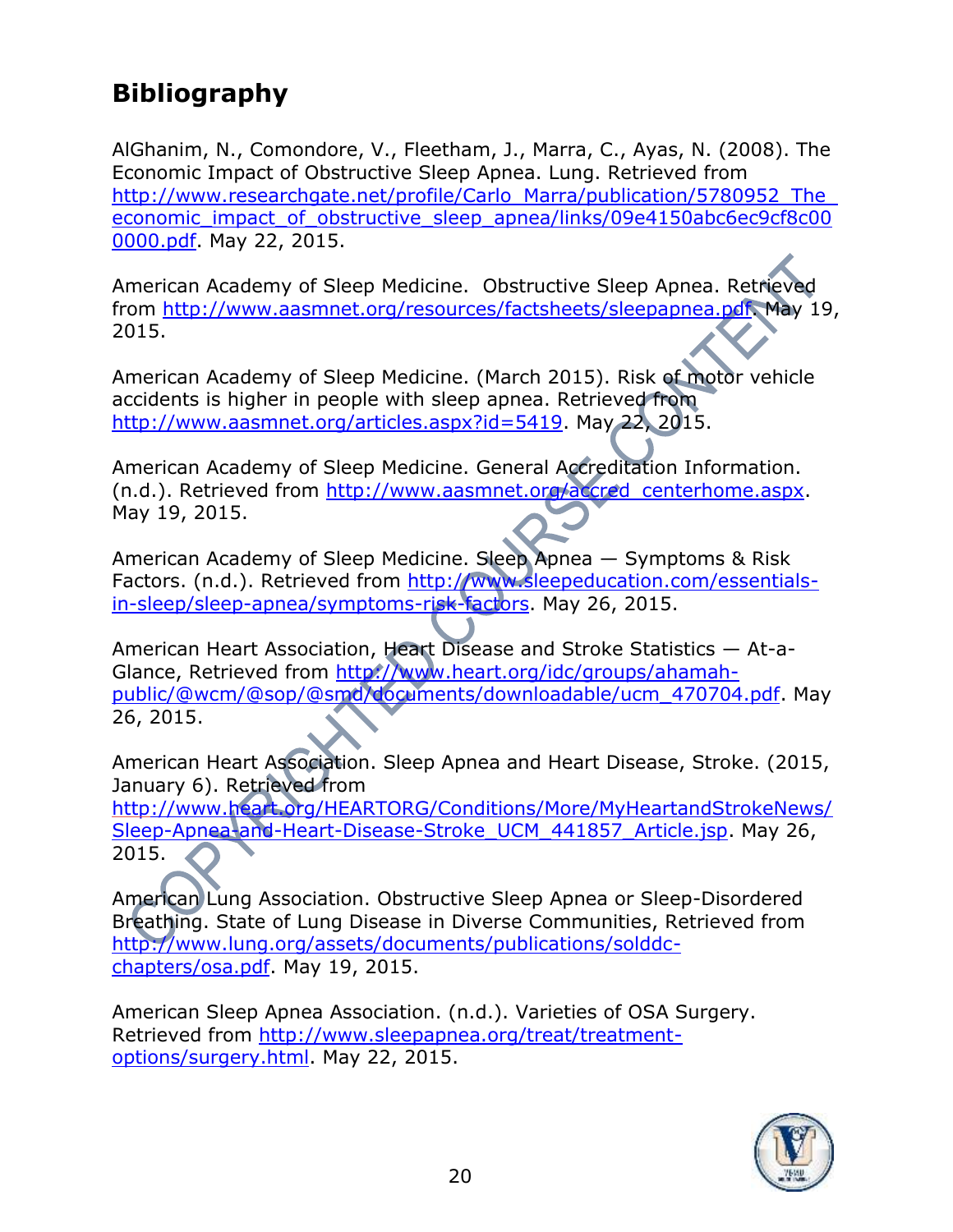American Sleep Apnea Association. Greetings, Health Care Professional… Retrieved from [http://www.sleepapnea.org/i-am-a-health-care](http://www.sleepapnea.org/i-am-a-health-care-professional.html)[professional.html.](http://www.sleepapnea.org/i-am-a-health-care-professional.html) April 16, 2015.

Aurora, R., et al. (2010). Practice Guidelines for the Surgical Modifications of the Upper Airway for Obstructive Sleep Apnea in Adults. Sleep (33.10), 1408-1413. Retrieved from

[http://www.aasmnet.org/Resources/PracticeParameters/PP\\_SurgicalModifica](http://www.aasmnet.org/Resources/PracticeParameters/PP_SurgicalModificationsOSA.pdf) [tionsOSA.pdf.](http://www.aasmnet.org/Resources/PracticeParameters/PP_SurgicalModificationsOSA.pdf) May 29, 2015.

Blaivas, A. (2014, March 18). Polysomnography. *MedlinePlus*. Retrieved from http://www.nlm.nih.gov/medlineplus/ency/article/003932.htm/June 3, 2015.

Caples, S.M., et al. (2010). Surgical Modifications of the Upper Airway for Obstructive Sleep Apnea in Adults: A Systematic Review and Meta-Analysis. Sleep (33.10), 1396-1407. Retrieved from [http://www.aasmnet.org/Resources/PracticeParameters/Review\\_SurgicalMo](http://www.aasmnet.org/Resources/PracticeParameters/Review_SurgicalModificationsOSA.pdf) [dificationsOSA.pdf.](http://www.aasmnet.org/Resources/PracticeParameters/Review_SurgicalModificationsOSA.pdf) May 29, 2015.

Centers for Medicare & Medicaid Services. (2008, March 13). Decision Memo for Continuous Positive Airway Pressure (CPAP) Therapy for Obstructive Sleep Apnea (OSA) (CAG-00093R2). CMS.gov, Retrieved from [http://www.cms.gov/medicare-coverage-database/details/nca-decision](http://www.cms.gov/medicare-coverage-database/details/nca-decision-memo.aspx?NCAId=204&fromdb=true)[memo.aspx?NCAId=204&fromdb=true.](http://www.cms.gov/medicare-coverage-database/details/nca-decision-memo.aspx?NCAId=204&fromdb=true) May 22, 2015.

Centers for Medicare & Medicaid Services. Decision Memo for Continuous Positive Airway Pressure (CPAP) Therapy for Obstructive Sleep Apnea (OSA) (CAG-00093R2). (n.d.). Retrieved from [http://www.cms.gov/medicare](http://www.cms.gov/medicare-coverage-database/details/nca-decision-memo.aspx?NCAId=204&fromdb=true)[coverage-database/details/nca-decision](http://www.cms.gov/medicare-coverage-database/details/nca-decision-memo.aspx?NCAId=204&fromdb=true)[memo.aspx?NCAId=204&fromdb=true.](http://www.cms.gov/medicare-coverage-database/details/nca-decision-memo.aspx?NCAId=204&fromdb=true) May 19, 2015.

Centers for Medicare & Medicaid Services.(2008). National Coverage Determination (NCD) for Continuous Positive Airway Pressure (CPAP) Therapy for Obstructive Sleep Apnea (OSA) (240.4). Retrieved from [http://www.cms.gov/medicare-coverage-database/details/ncd](http://www.cms.gov/medicare-coverage-database/details/ncd-details.aspx?NCDId=226&ncdver=3&NCAId=204&NcaName=Continuous+Positive+Airway+Pressure+%28CPAP%29+Therapy+for+Obstructive+Sleep+Apnea+%28OSA%29&IsPopup=y&bc=AAAAAAAAIAAA&)[details.aspx?NCDId=226&ncdver=3&NCAId=204&NcaName=Continuous+Po](http://www.cms.gov/medicare-coverage-database/details/ncd-details.aspx?NCDId=226&ncdver=3&NCAId=204&NcaName=Continuous+Positive+Airway+Pressure+%28CPAP%29+Therapy+for+Obstructive+Sleep+Apnea+%28OSA%29&IsPopup=y&bc=AAAAAAAAIAAA&) [sitive+Airway+Pressure+%28CPAP%29+Therapy+for+Obstructive+Sleep+A](http://www.cms.gov/medicare-coverage-database/details/ncd-details.aspx?NCDId=226&ncdver=3&NCAId=204&NcaName=Continuous+Positive+Airway+Pressure+%28CPAP%29+Therapy+for+Obstructive+Sleep+Apnea+%28OSA%29&IsPopup=y&bc=AAAAAAAAIAAA&) [pnea+%28OSA%29&IsPopup=y&bc=AAAAAAAAIAAA&.](http://www.cms.gov/medicare-coverage-database/details/ncd-details.aspx?NCDId=226&ncdver=3&NCAId=204&NcaName=Continuous+Positive+Airway+Pressure+%28CPAP%29+Therapy+for+Obstructive+Sleep+Apnea+%28OSA%29&IsPopup=y&bc=AAAAAAAAIAAA&) May 19, 2015.

Colten, H.R. and Altevogt, B.M. (Eds.). (2006). Sleep Disorders and Sleep Deprivation: An Unmet Public Health Problem. Washington, D.C.: National Academies Press. Retrieved from

[http://www.ncbi.nlm.nih.gov/books/NBK19958/.](http://www.ncbi.nlm.nih.gov/books/NBK19958/) May 26, 2015.

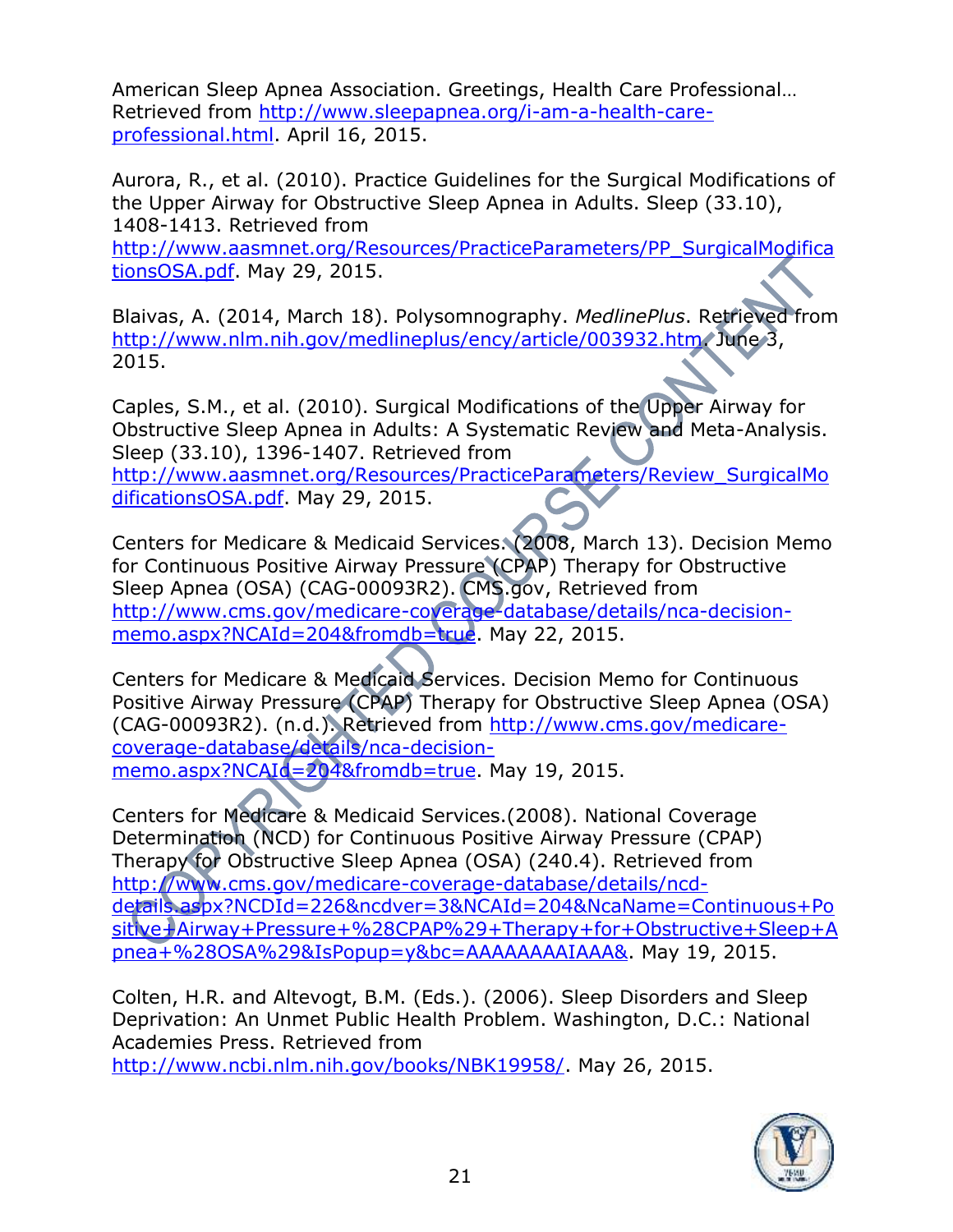CPAP — Continuous Positive Airway Pressure. (2011, October 8). Sleep Health Facts. [\(http://www.sleephealthfoundation.org.au/fact-sheets-a](http://www.sleephealthfoundation.org.au/fact-sheets-a-z/184-cpap.html)[z/184-cpap.html.](http://www.sleephealthfoundation.org.au/fact-sheets-a-z/184-cpap.html) Accessed 4/15/15)

Dawson, A., et al. (2008) CPAP Therapy of Obstructive Sleep Apnea in Type 2 Diabetes Improves Glycemic Control During Sleep. Journal of Clinical Sleep Medicine. (4.6), 538-542. Retrieved from

[http://www.ncbi.nlm.nih.gov/pmc/articles/PMC2603530/.](http://www.ncbi.nlm.nih.gov/pmc/articles/PMC2603530/) May 26, 2015.

Ferguson, K., Cartwright, R., Rogers, R., Schmidt-Nowara, W. (2006). Oral Appliances for Snoring and Obstructive Sleep Apnea: A Review. Sleep (29.2), 244-262. Retrieved from

[http://www.aasmnet.org/resources/practiceparameters/review\\_oralapplianc](http://www.aasmnet.org/resources/practiceparameters/review_oralapplianceosa.pdf) [eosa.pdf.](http://www.aasmnet.org/resources/practiceparameters/review_oralapplianceosa.pdf) May 22, 2015.

Frey, W., Pilcher, J. (2003). Obstructive Sleep-Related Breathing Disorder in Patients Evaluated for Bariatric Surgery. Obesity Surgery (13.5), 676-683.

Johns, M. 1997 Version of ESS. (1997). The Epworth Sleepiness Scale: The Official website of the Epworth Sleepiness Scale. Retrieved from [http://epworthsleepinessscale.com/1997-version-ess/.](http://epworthsleepinessscale.com/1997-version-ess/) May 19, 2015.

Kangala, R., et al. (2003). Obstructive Sleep Apnea and the Recurrence of Atrial Fibrillation. Circulation. Retrieved from [http://circ.ahajournals.org/content/107/20/2589.full.](http://circ.ahajournals.org/content/107/20/2589.full) May 26, 26, 2015

Kazimierczak, A., et al. (2013). Sleep-Disordered Breathing in Patients with Heart Failure: New Trends in Therapy. BioMed Research International. Retrieved from [http://www.hindawi.com/journals/bmri/2013/459613/.](http://www.hindawi.com/journals/bmri/2013/459613/) May 26, 2015.

Khan, A., Patel, N., O'Hearn, D., Khan, S. (2013, May 28). Resistant Hypertension and Obstructive Sleep Apnea. International Journal of Hypertension.

Kochanek, K., Murphy, S., Xu, J., Arias, E. (December 2014). Mortality in the United States, 2013. Centers for Disease Control and Prevention. Retrieved from [http://www.cdc.gov/nchs/data/databriefs/db178.htm.](http://www.cdc.gov/nchs/data/databriefs/db178.htm) May 26, 2015.

Kung, H-C., Xu, J. Hypertension-related Mortality in the United States, 2000- 2013. (March 2015). Centers for Disease Control and Prevention. Retrieved from [http://www.cdc.gov/nchs/data/databriefs/db193.htm.](http://www.cdc.gov/nchs/data/databriefs/db193.htm) May 26, 2015.

Kushida, C., et al. Journal of Clinical Sleep Medicine, "Clinical Guidelines for the Manual Titration of Positive Airway Pressure in Patients with Obstructive

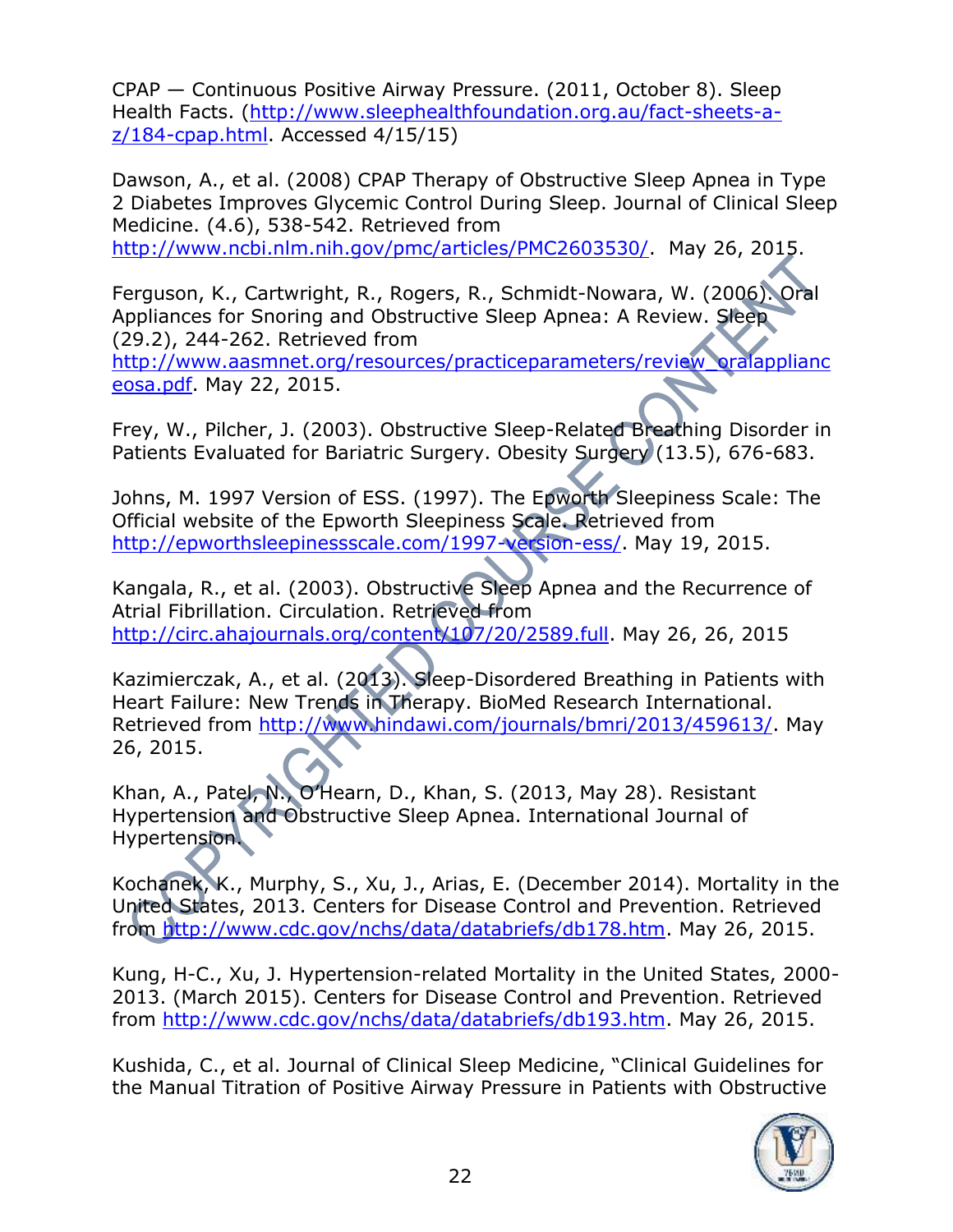Sleep Apnea," Vol. 4, No. 2, 2008,

[http://www.aasmnet.org/resources/clinicalguidelines/040210.pdf.](http://www.aasmnet.org/resources/clinicalguidelines/040210.pdf) Accessed 4/15/15)

Macdonald, M., et al. The Current Prevalence of Sleep Disordered Breathing in Congestive Heart Failure Patients Treated with Beta-Blockers. (2008). Journal of Clinical Sleep Medicine (4.1), 38-42. Retrieved from [http://aasmnet.org/JCSM/Articles/040106.pdf.](http://aasmnet.org/JCSM/Articles/040106.pdf) May 26, 2015.

Marin, J., et al. (2012). Association Between Treated and Untreated Obstructive Sleep Apnea and Risk of Hypertension. JAMA: The Journal of the American Medical Association. Retrieved from [http://jama.jamanetwork.com/article.aspx?articleid=1167315.](http://jama.jamanetwork.com/article.aspx?articleid=1167315) May 20, 2015.

Martinez-Garcia, M.A., et al. (2013, December 11). Effect of CPAP on blood pressure in patients with obstructive sleep apnea and resistant hypertension: HIPARCO randomized clinical trial. The Journal of the American Medical Association (310.22), 2407-2415. Retrieved from [http://www.ncbi.nlm.nih.gov/pubmed/24327037.](http://www.ncbi.nlm.nih.gov/pubmed/24327037) May 20, 2015.

Mayo Clinic. (2006, September 4). Mayo Clinic Discovers New Type of Sleep Apnea. *ScienceDaily.* Retrieved from [http://www.sciencedaily.com/releases/2006/09/060901161349.htm.](http://www.sciencedaily.com/releases/2006/09/060901161349.htm) June 3, 2015.

Mayo Clinic. Mayo Clinic staff. Test and Procedures: (2014, April 22). Pillar procedure. Retrieved from [http://www.mayoclinic.org/tests](http://www.mayoclinic.org/tests-procedures/pillar-procedure/basics/definition/prc-20013173)[procedures/pillar-procedure/basics/definition/prc-20013173.](http://www.mayoclinic.org/tests-procedures/pillar-procedure/basics/definition/prc-20013173) May 29, 2015.

McGlinch, et al. (2006). Perioperative care of patients undergoing bariatric surgery. Mayo Clinic Proceedings (81.10 Suppl.), S25-33.

Mutter, T., et al. (October 2014). A Matched Cohort Study of Postoperative Outcomes in Obstructive Sleep Apnea: Could Preoperative Diagnosis and Treatment Prevent Complications? Anesthesiology. (121.4), 707-718. Retrieved from

[file:///U:/Course%20notes/Research/OSA/Used/A%20Matched%20Cohort%](file:///U:/Course%20notes/Research/OSA/Used/A%20Matched%20Cohort%20Study%20of%20Postoperative%20Outcomes%20in%20Obstructive%20Sleep%20Apnea.pdf) [20Study%20of%20Postoperative%20Outcomes%20in%20Obstructive%20Sl](file:///U:/Course%20notes/Research/OSA/Used/A%20Matched%20Cohort%20Study%20of%20Postoperative%20Outcomes%20in%20Obstructive%20Sleep%20Apnea.pdf) [eep%20Apnea.pdf.](file:///U:/Course%20notes/Research/OSA/Used/A%20Matched%20Cohort%20Study%20of%20Postoperative%20Outcomes%20in%20Obstructive%20Sleep%20Apnea.pdf) May 22, 2015.

National Diabetes Statistics Report, 2014. (2014). Centers for Disease Control and Prevention. Retrieved online [http://www.cdc.gov/diabetes/pubs/statsreport14/national-diabetes-report](http://www.cdc.gov/diabetes/pubs/statsreport14/national-diabetes-report-web.pdf)[web.pdf.](http://www.cdc.gov/diabetes/pubs/statsreport14/national-diabetes-report-web.pdf) May 26, 2015.

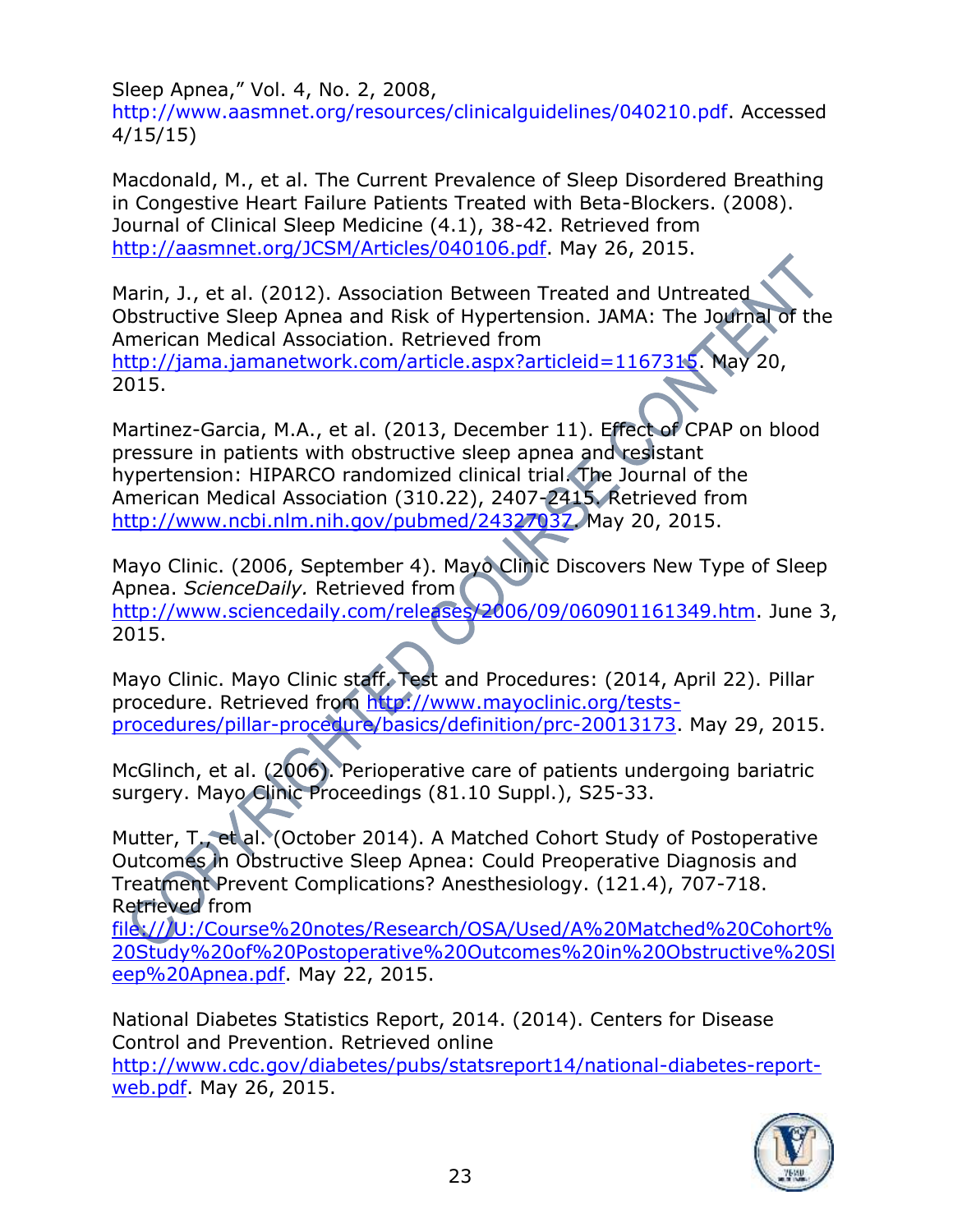National Sleep Research Resource. Redline, S., et al. Sleep Heart Health Study. Retrieved from [http://sleepdata.org/datasets/shhs.](http://sleepdata.org/datasets/shhs) May 26, 2015.

Obstructive sleep apnea and cardioembolic stroke risk. (n.d.). Mayo Clinic. Retrieved online from [http://www.mayoclinic.org/medical](http://www.mayoclinic.org/medical-professionals/clinical-updates/neurosciences/obstructive-sleep-apnea-cardioembolic-stroke-risk)[professionals/clinical-updates/neurosciences/obstructive-sleep-apnea](http://www.mayoclinic.org/medical-professionals/clinical-updates/neurosciences/obstructive-sleep-apnea-cardioembolic-stroke-risk)[cardioembolic-stroke-risk.](http://www.mayoclinic.org/medical-professionals/clinical-updates/neurosciences/obstructive-sleep-apnea-cardioembolic-stroke-risk) May 26, 2015.

Peppard, P., Young, T., Palta, M., Skatrud, J. (2000, May 11). Prospective Study of Association between Sleep-Disordered Breathing and Hypertension. The New England Journal of Medicine (342), 1378-1384. Retrieved from [http://www.nejm.org/doi/full/10.1056/NEJM200005113421901.](http://www.nejm.org/doi/full/10.1056/NEJM200005113421901) May 20, 2015.

Philips Respironics. (n.d.) The ABCs of OSA: An overview of obstructive sleep apnea.

Poinier, A., Rasmus, M. (2013, June 25). Tonsillectomy and Adenoidectomy for Obstructive Sleep Apnea and Snoring. Sleep Apnea Health Center, WebMD. Retrieved from [http://www.webmd.com/sleep-disorders/sleep](http://www.webmd.com/sleep-disorders/sleep-apnea/tonsillectomy-and-adenoidectomy-for-obstructive-sleep-apnea-and-snoring)[apnea/tonsillectomy-and-adenoidectomy-for-obstructive-sleep-apnea-and](http://www.webmd.com/sleep-disorders/sleep-apnea/tonsillectomy-and-adenoidectomy-for-obstructive-sleep-apnea-and-snoring)[snoring.](http://www.webmd.com/sleep-disorders/sleep-apnea/tonsillectomy-and-adenoidectomy-for-obstructive-sleep-apnea-and-snoring) May 22, 2015.

Poinier, A., Rasmus, M. (2013, June 25). Uvulopalatopharyngoplasty for Obstructive Sleep Apnea. WebMD. Retrieved from [http://www.webmd.com/sleep-disorders/sleep](http://www.webmd.com/sleep-disorders/sleep-apnea/uvulopalatopharyngoplasty-for-obstructive-sleep-apnea)[apnea/uvulopalatopharyngoplasty-for-obstructive-sleep-apnea.](http://www.webmd.com/sleep-disorders/sleep-apnea/uvulopalatopharyngoplasty-for-obstructive-sleep-apnea) May 22, 2015.

Practice Guidelines for the Perioperative Management of Patients with Obstructive Sleep Apnea: An Updated Report by the American Society of Anesthesiologists Task Force on Perioperative Management of Patients with Obstructive Sleep Apnea. (February 2014). Anesthesiology. (120.2), 1-19. Retrieved from

[http://www.asahq.org/~/media/Sites/ASAHQ/Files/Public/Resources/standar](http://www.asahq.org/~/media/Sites/ASAHQ/Files/Public/Resources/standards-guidelines/practice-guidelines-for-the-perioperative-management-of-patients-with-obstructive-sleep-apnea.pdf) [ds-guidelines/practice-guidelines-for-the-perioperative-management-of](http://www.asahq.org/~/media/Sites/ASAHQ/Files/Public/Resources/standards-guidelines/practice-guidelines-for-the-perioperative-management-of-patients-with-obstructive-sleep-apnea.pdf)[patients-with-obstructive-sleep-apnea.pdf.](http://www.asahq.org/~/media/Sites/ASAHQ/Files/Public/Resources/standards-guidelines/practice-guidelines-for-the-perioperative-management-of-patients-with-obstructive-sleep-apnea.pdf) May 22, 2015.

Reinberg, S. (2013, December 10). Treat Sleep Apnea, Lower Hard-to-Control BP? Sleep apnea device allows normal breathing, reduces stress on body, study suggests. WebMD. Retrieved from <http://www.webmd.com/hypertensionhighbloodpressure/>